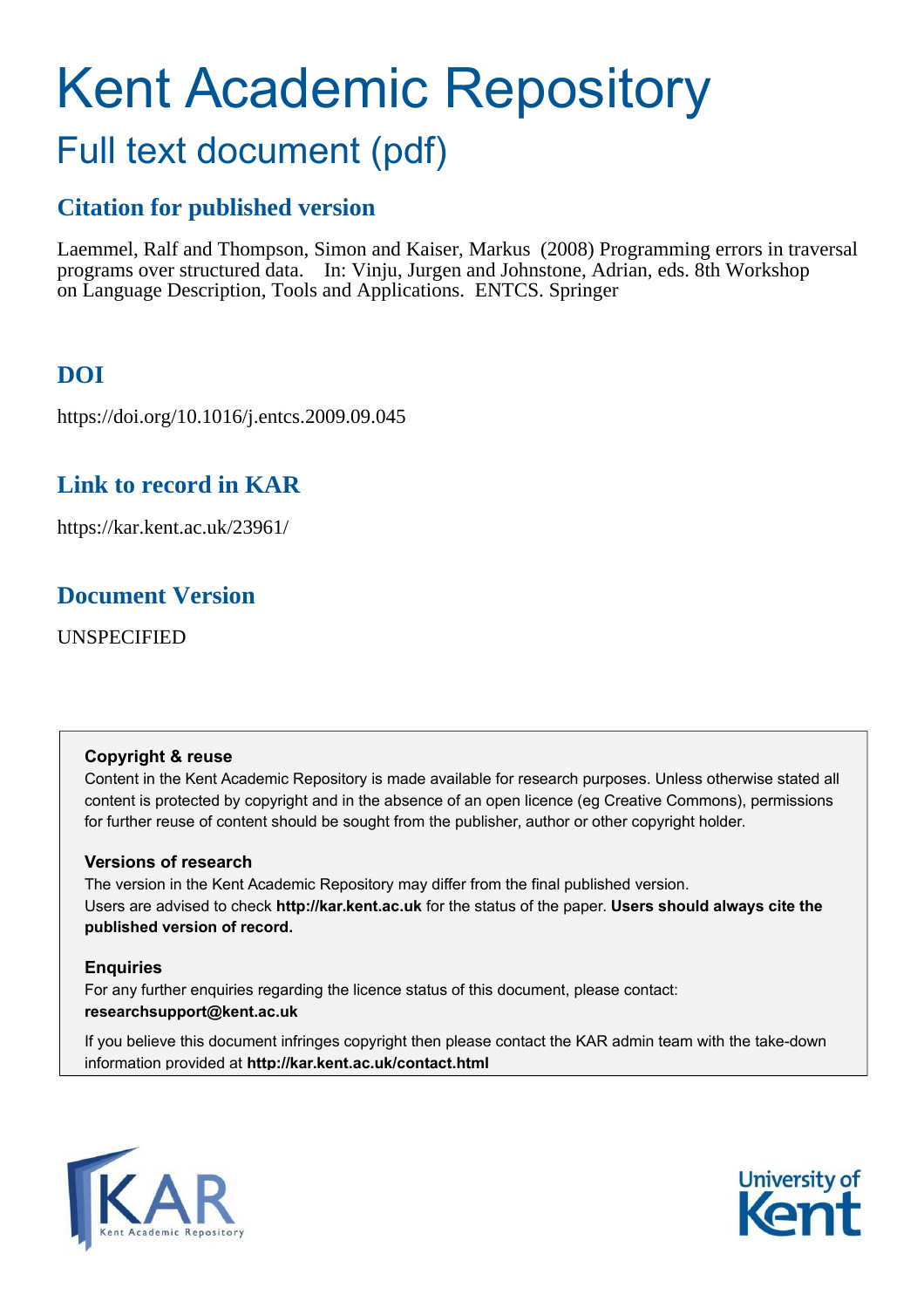# <span id="page-1-0"></span>Kent Academic Repository Full text document (pdf)

# **Citation for published version**

Laemmel, Ralf and Thompson, Simon and Kaiser, Markus (2008) Programming errors in traversal programs over structured data. In: 8th Workshop on Language Description, Tools and Applications.

# **DOI**

https://doi.org/10.1016/j.entcs.2009.09.045

# **Link to record in KAR**

http://kar.kent.ac.uk/23961/

# **Document Version**

UNSPECIFIED

#### **Copyright & reuse**

Content in the Kent Academic Repository is made available for research purposes. Unless otherwise stated all content is protected by copyright and in the absence of an open licence (eg Creative Commons), permissions for further reuse of content should be sought from the publisher, author or other copyright holder.

#### **Versions of research**

The version in the Kent Academic Repository may differ from the final published version. Users are advised to check **http://kar.kent.ac.uk** for the status of the paper. **Users should always cite the published version of record.**

#### **Enquiries**

For any further enquiries regarding the licence status of this document, please contact: **researchsupport@kent.ac.uk**

If you believe this document infringes copyright then please contact the KAR admin team with the take-down information provided at **http://kar.kent.ac.uk/contact.html**



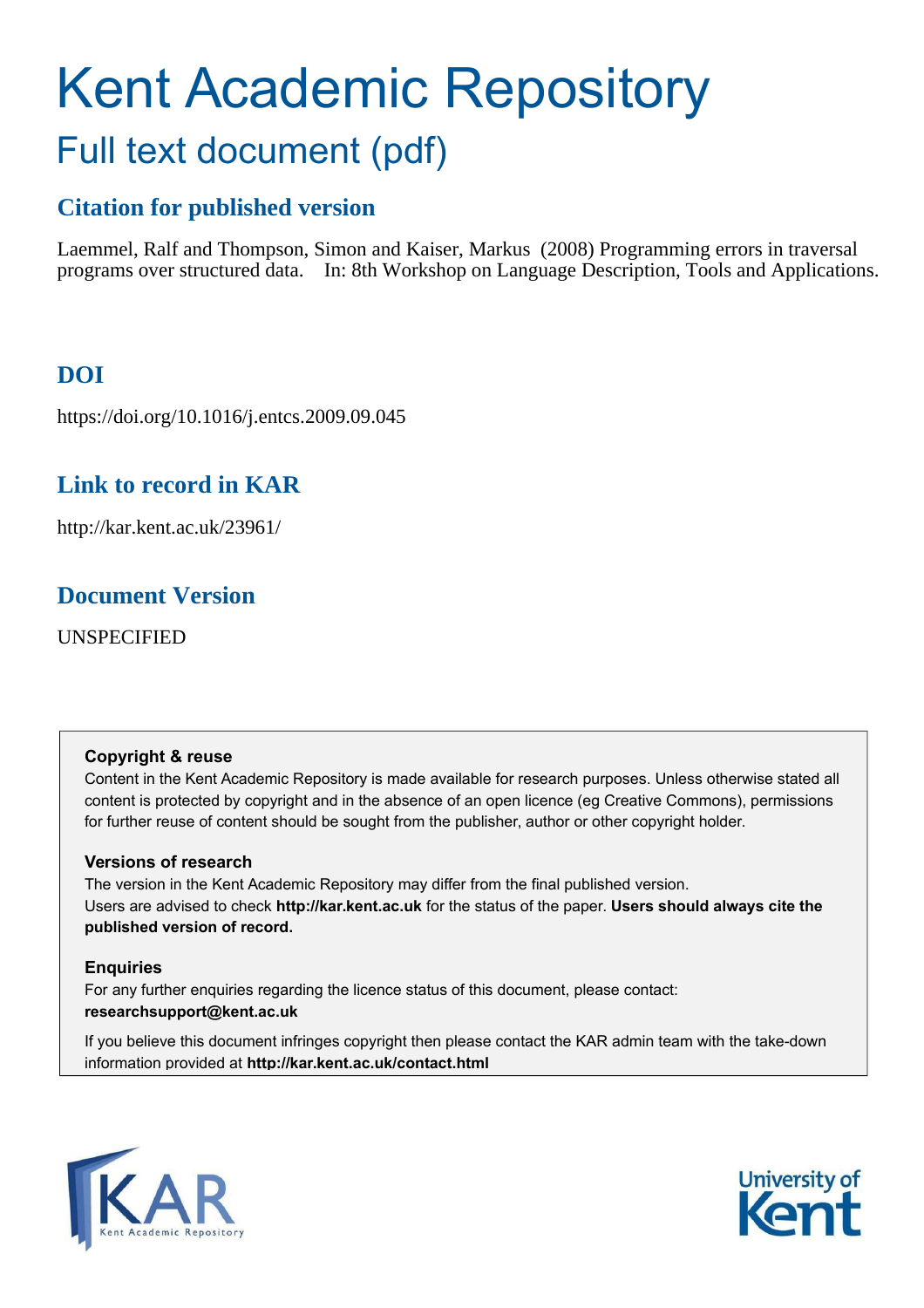<span id="page-2-0"></span>

Available online at www.sciencedirect.com



**Electronic Notes in Theoretical Computer** Science

Electronic Notes in Theoretical Computer Science 238 (2009) 135–153

[www.elsevier.com/locate/entcs](http://www.elsevier.com/locate/entcs)

# Programming Errors in Traversal Programs Over Structured Data

#### Ralf Lämmel

University of Koblenz-Landau

#### Simon Thompson

University of Kent

### Markus Kaiser

University of Koblenz-Landau

#### Abstract

Traversal strategies provide an established means of describing automated queries, analyses, transformations, and other non-trivial computations on deeply structured data (including, most notably, data representations of software artifacts such as programs). The resulting traversal programs are prone to programming errors. We are specifically concerned with errors that go beyond classic type errors, in particular: (i) divergence of traversal, (ii) unintentional extent of traversal into data, (iii) trivial traversal results, (iv) inapplicability of the constituents of a traversal program along traversal. We deliver a taxonomy of programming errors, and start attacking some of them by refinements of traversal programming.

Keywords: Traversal strategies, Traversal programming, Term rewriting, Stratego, Strafunski, Generic programming, Scrap Your Boilerplate, Type systems, Static program analysis.

### 1 Introduction

Consider the general problem domain of extracting data from program or data representations (such as ASTs) as well as transforming such representations in a systematic fashion. Over the last 10 years, this problem domain has triggered advances in term rewriting and general-purpose programming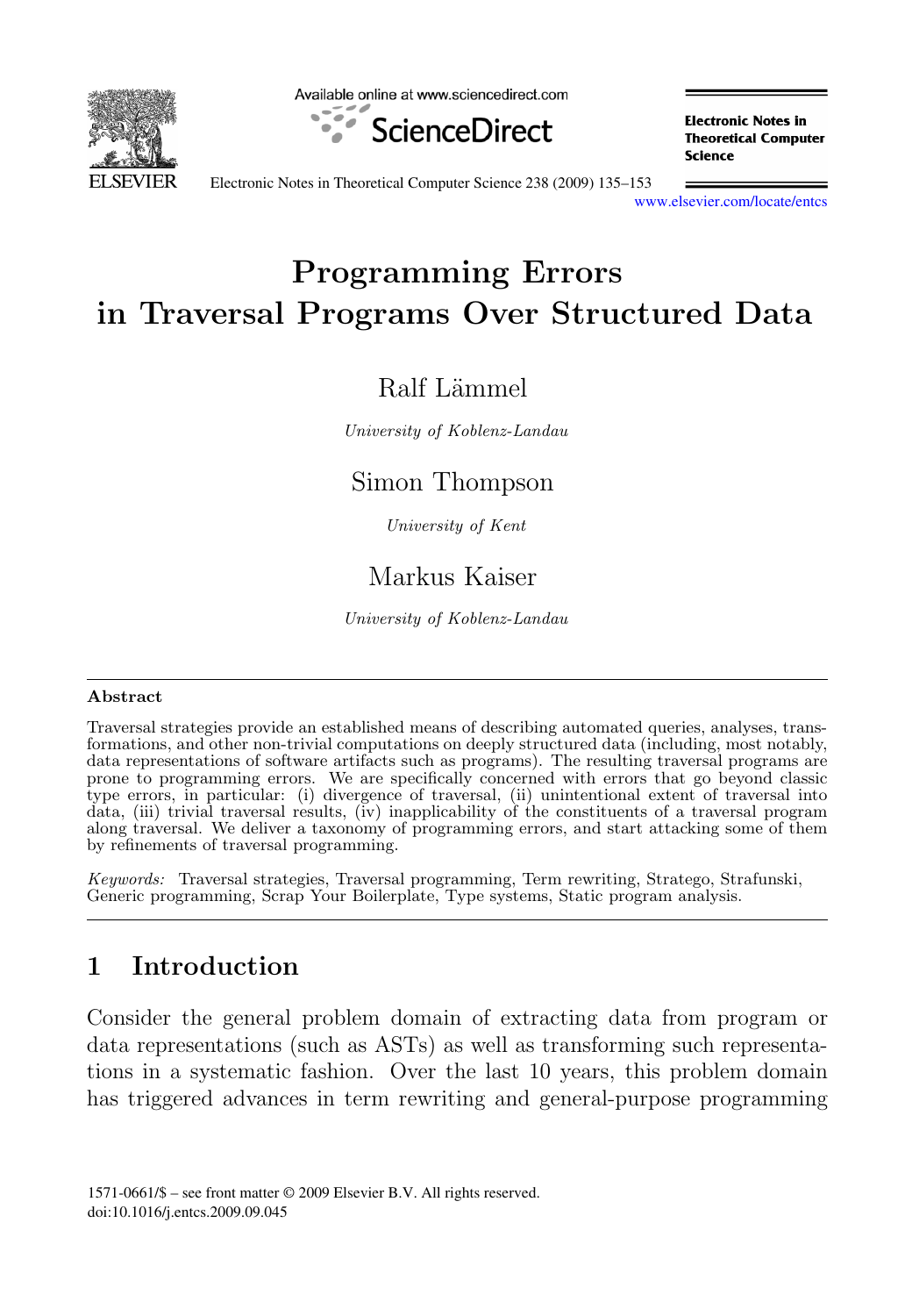<span id="page-3-0"></span>136 *R. Lämmel et al. / Electronic Notes in Theoretical Computer Science 238 (2009) 135–153*

with rewriting-like capabilities  $[22,23,13,24,21]$  so that traversals (perhaps even highly reusable traversal strategies) are *programmable*.

Despite these advances, the use and the definition of programmable traversal strategies has remained the domain of the expert, rather than gaining wider usage. This could in part be due to necessary language, library, and tool support, but we contend that the principal obstacle to wider adoption is the severity of some possible pitfalls, which make it difficult to use strategies in practice. Some of the programming errors that arise are familiar, e.g., type errors, but other errors are of a novel nature. Their appearance can be offputting to the newcomer to the field, and it can limit the productivity even of experienced strategists.

This paper is a first step in a programme which aims to make strategic programming more accessible and approachable through providing an introduction to — and indeed a taxonomy of — some of the common pitfalls of strategic programming. We also begin refining strategic programming so that the next generation of strategic programming may be considerably easier to use.

A running example. To use a purposely simple example, consider the transformation problem of "incrementing all numbers in a term". (Clearly, programming errors become more severe with increasing the problem size.) Suppose  $\ell$  is the rewrite rule that maps any given number n to  $n+1$ . It remains to compose a strategy that can essentially iterate  $\ell$  over any term. Here is an indication of some of the things that may go wrong with the application of the composed strategy:

- It fails to terminate.
- It fails to find numbers in the input term.
- It fails, i.e., it returns a trivial failure term.
- It increments some numbers in the input term more than once.

**Structure of the paper.**  $\S 2$  $\S 2$  quickly introduces a suitable model of (Haskell-based) traversal strategies.<sup>[1](#page-1-0)</sup> § 3 takes an inventory of programming errors in traversal programming. § [4](#page-10-0) attacks the errors by proposing some refinements of traversal programming. § [5](#page-14-0) briefly applies the notion of static analysis to the problem of determining properties of traversal programs as

 $<sup>1</sup>$  Haskell in all its glory has infinite and partial data structures, such as trees with undefined</sup> leaves, or indeed undefined subtrees. In the presence of infinite and partial structures, the discussion of strategy semantics and properties (most notably, termination) becomes more subtle. We are currently limiting our discussion to finite, fully defined data. (The subject of coinductive strategies over coinductive types may be an interesting topic for future work.)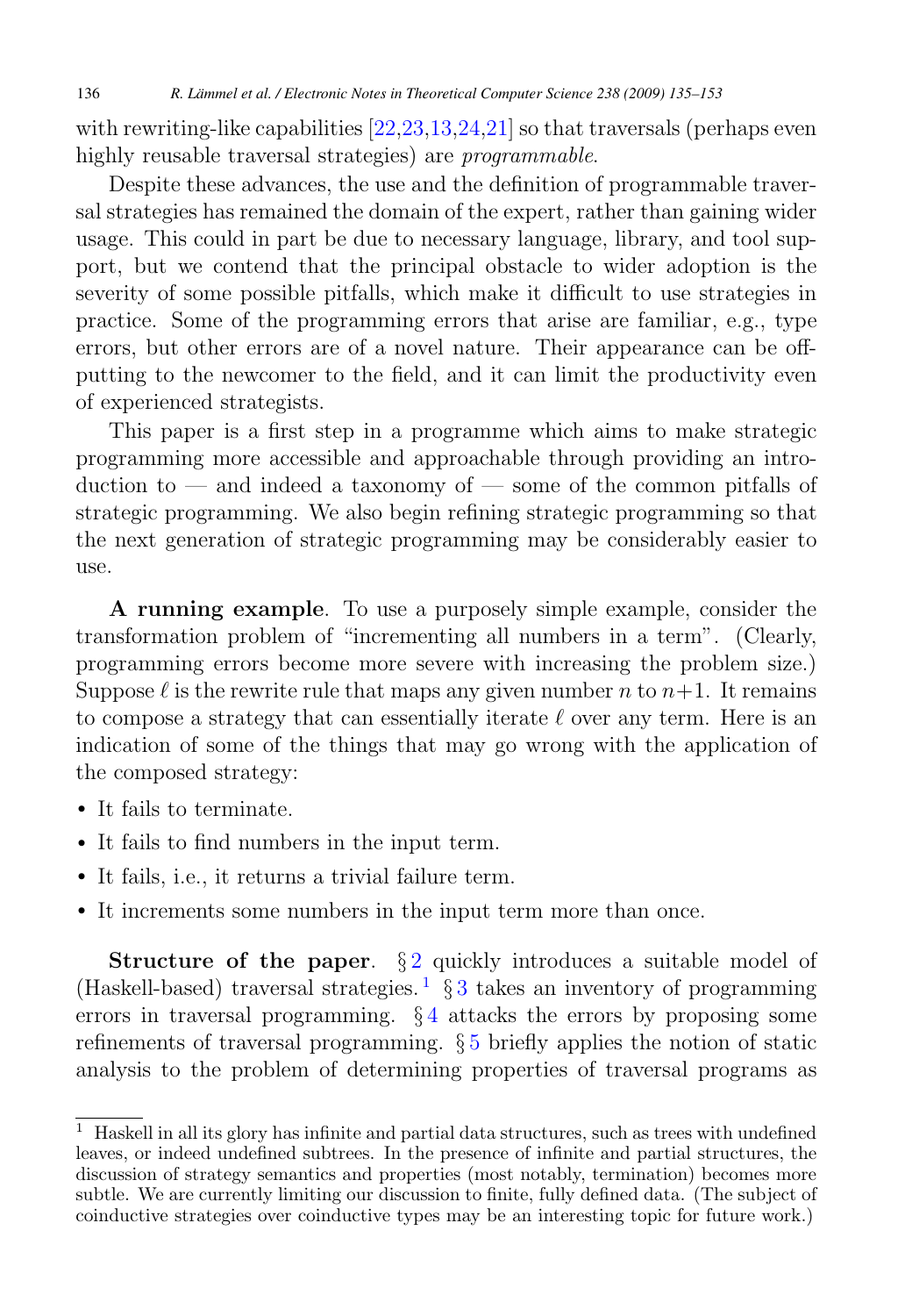<span id="page-4-0"></span>well as detecting errors therein.  $\S 6$  $\S 6$  discusses related work.  $\S 7$  $\S 7$  concludes the paper.

#### 2 Strategic programming

We assume basic strategy combinators as they were pioneered by the Stratego language  $[22]$ : "*id*" — the always succeeding strategy returning the input term as is; " $fail$ <sup>"</sup> — the always failing strategy; " $sequ s s''$ " — sequential composition of s and s'; "*choice* s  $s''$  — try s first, and try s' second, if s failed; "*all* s" — apply s to all immediate subterms of a given term, and fail if there is any subterm for which s fails; "*one*  $s$ " — apply s to the leftmost immediate subterm of a given term such that the application does not fail, and fail if there is no such immediate subterm. The combinators *all* and *one*, when used recursively, enable the key capability of strategic programming: traversal arbitrarily deeply into terms.

Let us define some recursive strategy combinators that model traversal schemes as they appear in the literature [\[22,](#page-18-0)[8,](#page-17-0)[19\]](#page-18-0). The following folklore schemes are actually written in Haskell syntax, subject to an embedding of the aforementioned strategy combinators into Haskell.<sup>[2](#page-2-0)</sup>

```
−− Rewrite root first, then recurse into all immediate subterms of intermediate result
full\_td s = sequ s (all (full\_td s))−− Rewrite all subterms in bottom−up manner
full_bu s = sequ (all (full_bu s)) s
−− Try to rewrite root; upon success: cease; upon failure: recurse into all immediate subterms
stop\_td s = choice s (all (stop\_td s))−− Find a subterm to be rewritten in bottom−up manner; rewriting ceases upon success
once bu s = choice (one (once bu s)) s
−− Repeat once−bottom−up traversal until it fails
innermost s = repeat (once_b u s)where
 repeat s = try (sequ s (repeat s))
 try s = choice s id
```
Without loss of generality, we use a Haskell model based on the SYB approach to generic programming [\[11\]](#page-17-0). Hence, first-order strategies are revealed as polymorphic functions on "term types":

 $type$  *Strategy = forall x. Data*  $x \Rightarrow x \Rightarrow$  *Maybe x* 

The use of *Maybe* enables failing strategies:

data *Maybe x = Nothing* | *Just x*

<sup>2</sup> The paper's website (<http://www.uni-koblenz.de/~laemmel/syb42>) provides access to a source distribution from which the source portions in the paper have been extracted.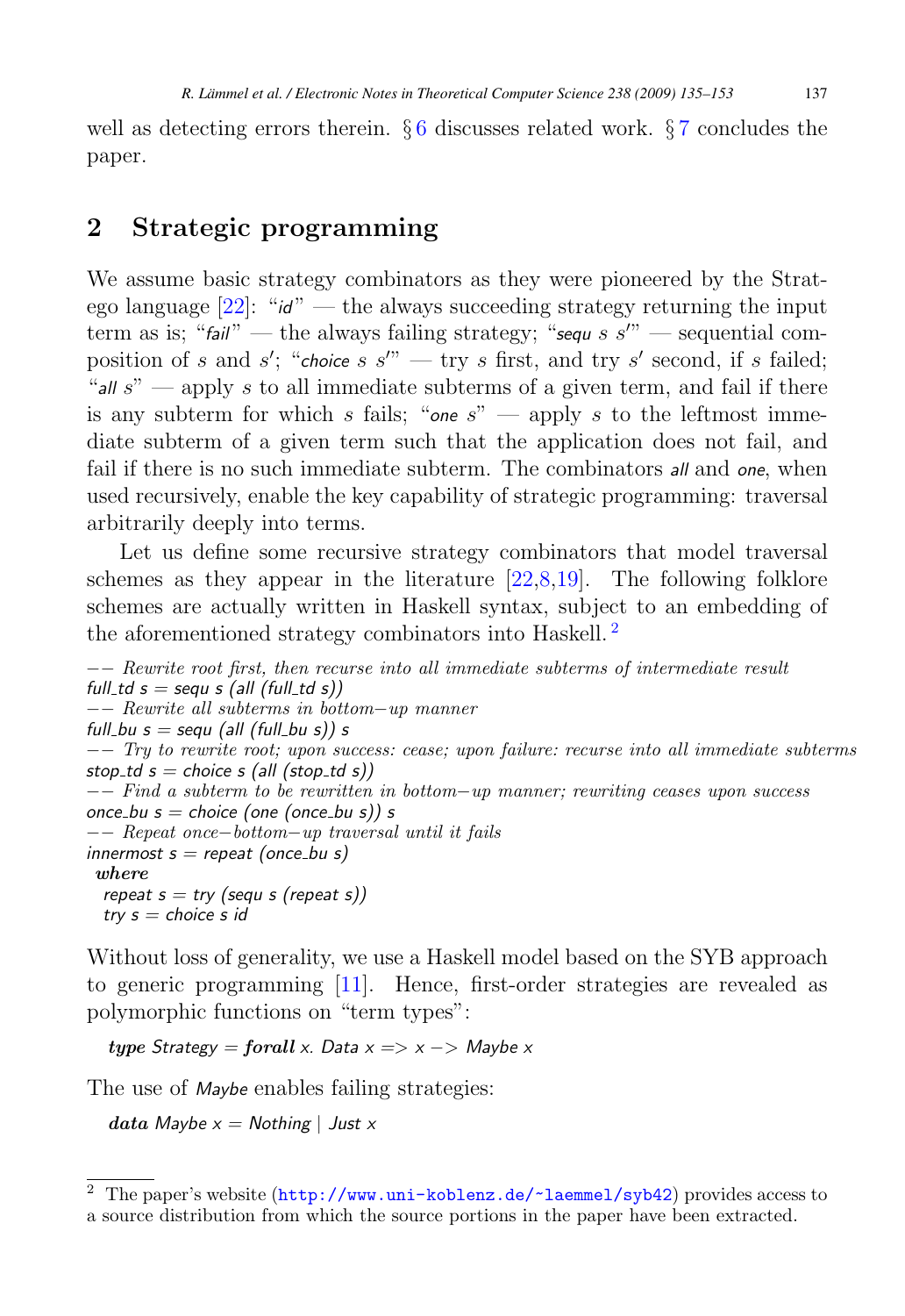<span id="page-5-0"></span>That is, a strategy returns *Nothing* to signal failure, while a successful computation returns a value of the form *Just* x. The *Data* constraint in the definition of *Strategy* enables the non-parametrically polymorphic traversal capability of *all* and *one*. For our discussion, the further details of the SYB approach are not important. The above traversal schemes are all of the following type:

*full td, ..., innermost :: Strategy* −> *Strategy*

There is yet another combinator, *adhoc*, which models update of a polymorphic strategy in a point (i.e., a type). In "*adhoc*  $q s$ ", the argument  $q$  is the polymorphic default strategy to be applied whenever the monomorphic function s cannot be applied, as far as its specific type is concerned. (In the non-strongly typed setting of Stratego, a rewrite rule is immediately a "polymorphic" strategy, as if it were combined with *fail* as default.)

For instance, assume that *increment* is a function on numbers that simply increments them. Using *adhoc*, we can make the *increment* function generic so that it can be passed to a traversal scheme, which can be finally applied to a term. Thus:

*full td (adhoc id increment) myTerm*

#### 3 Inventory of programming errors

Let us consider again the simple scenario proposed in the introduction: increment all numbers in a term. For concreteness' sake, we choose the terms to be "trees" and the numbers to be "naturals". Further, we assume a Peano-like definition of the data type for naturals; the Peano-induced recursion will be useful in showcasing a number of programming errors. Here are the data types for naturals and trees:

data *Nat = Zero* | *Succ Nat* data *Tree a = Node* {*rootLabel :: a, subForest :: [Tree a]*}

Here are simple tree samples (that we will use throughout the paper):

*tree1 = Node* { *rootLabel = Zero, subForest = []* } −− A tree of numbers *tree2 = Node* { *rootLabel = True, subForest = []* } −− A tree of Booleans *tree3 = Node* { *rootLabel = Succ Zero, subForest = [tree1,tree1]* } −− Two subtrees

The rewrite rule for incrementing naturals is represented as follows: <sup>[3](#page-3-0)</sup>

*increment n = Just (Succ n)*

<sup>3</sup> The use of the constructor *Just* implies that *increment* denotes a successful computation.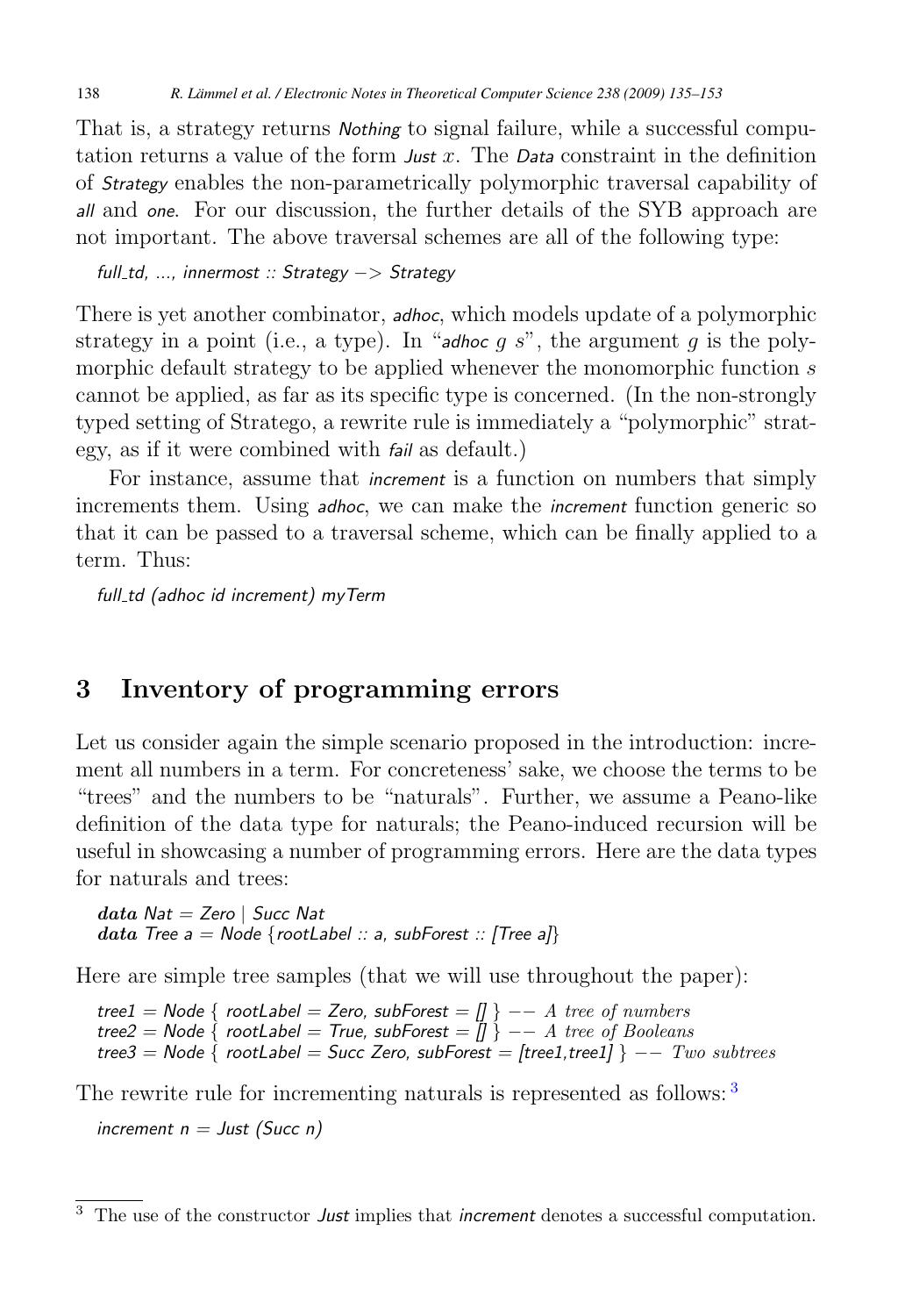<span id="page-6-0"></span>It remains to complete the rewrite rule into a traversal strategy that increments all naturals in an arbitrary term (such as in *tree1* and *tree3* — trees labeled with naturals). Given the options *full td*, *full bu*, *stop td*, *once bu*, and *innermost*, which traversal scheme is the correct one for the problem at hand? An experienced strategist may quickly exclude one or two options. For instance, it may be obvious that the scheme *once bu* is not appropriate because we want to increment *all* naturals, while *once bu* would only affect one natural. The following paragraphs attempt different schemes and vary other details, thereby showcasing various programming errors.

#### 3.1 Unbounded recursion

Let us attempt a full top-down traversal. Alas, the following strategy diverges:

Haskell-prompt> *full td (adhoc id increment) tree1* ... an infinite tree is printed ...

The intuitive reason for non-termination is that *full td* applies the argument strategy *prior to descent*, which may be problematic in case the argument strategy increases the depth of the given term, which is exactly what *increment* does. If *full* to is not appropriate for the problem at hand, let us try another scheme, be it *innermost*. Again, we witness non-termination:

Haskell-prompt> *innermost (adhoc fail increment) tree1* ... no output ever is printed ...

The combinator *innermost* repeats the traversal trategy *once bu (adhoc fail increment)* until it fails, but it never does because the subtree position with the natural always fits. Hence, *tree1* is rewritten indefinitely.

#### 3.2 Incorrect quantification

Let us try yet another scheme, *full-bu*:

Haskell-prompt> *full bu (adhoc id increment) tree1 Just (Node* {*rootLabel = Succ Zero, subForest = []*}*)*

(That is, the root label was indeed incremented.) This particular test case looks fine, but *if we were testing* the same strategy with trees that contain non-zero naturals, then we would learn that the composed strategy replaces each natural n by  $2n+1$  as opposed to  $n+1$ . To see this, one should notice that a natural n is represented as a term of depth  $n$ , and the choice of the scheme *full\_bu* implies that *increment* applies to each "sub-natural". The scheme *full\_bu* performs a full sweep over the input, which is not appropriate here because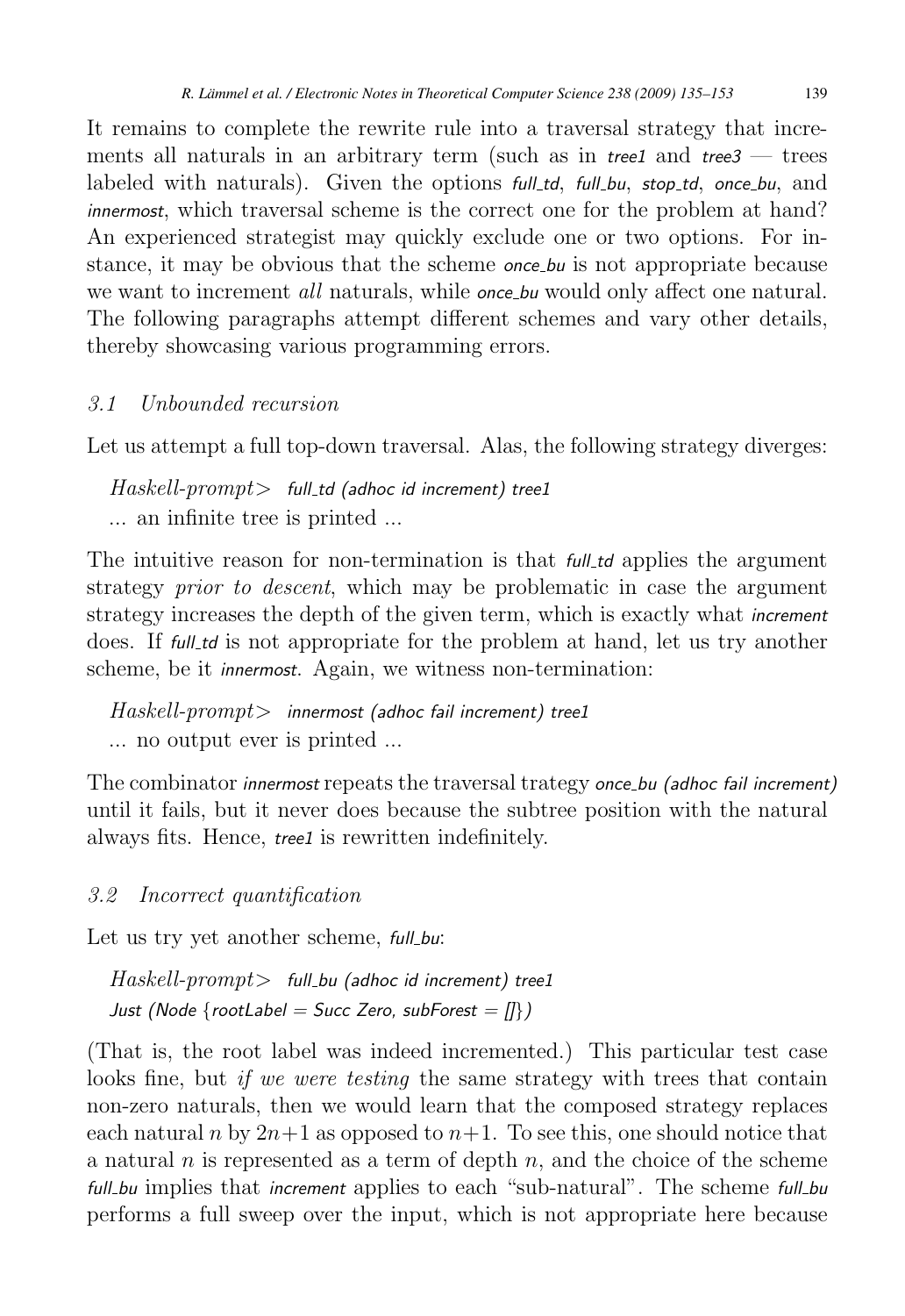<span id="page-7-0"></span>we do not want to descend into naturals.

More generally, strategies need to "quantify" terms of interest:

- The type of the terms of interest.
- The number of redexes to be affected (e.g., one or any number found).
- The traversal order in which terms of interest are to be found.
- The degree of recursive descent into subterms.

The programmer is supposed to express quantification (say, "to control traversal") by choosing the appropriate traversal scheme. The choice may go wrong, when the variation points of the schemes are not understood, or accidentally considered irrelevant for the problem at hand.

#### 3.3 Incorrect polymorphic default

Finally, let us try *stop\_td*. Alas, no incrementing seems to happen:

Haskell-prompt> *stop td (adhoc id increment) tree1 Just (Node* {*rootLabel = Zero, subForest = []*}*)*

(That is, the result equals *Just tree1*.) The problem is that the strategy should continue to descend as long as no natural was hit, but the polymorphic default *id* makes the strategy stop for any subterm that is not a natural. If we replace *id* by *fail*, then we finally arrive at a proper solution for the original problem statement:

```
Haskell-prompt> stop td (adhoc fail increment) tree1
Just (Node {rootLabel = Succ Zero, subForest = []})
```
*fail* is the archetypal polymorphic default for certain schemes, while it is patently inappropriate for others. To see this, suppose, we indeed want to replace each natural n by  $2n + 1$ , as we accidentally ended up doing in § [3.2.](#page-4-0) Back then, the use of *full bu* with *id* as polymorphic default worked fine, and indeed *fail* would not:

Haskell-prompt> *full bu (adhoc fail increment) tree1 Nothing*

#### 3.4 Incorrect monomorphic default

To illustrate another programming error, let us consider a refined problem statement. That is, let us increment even numbers only. In the terminology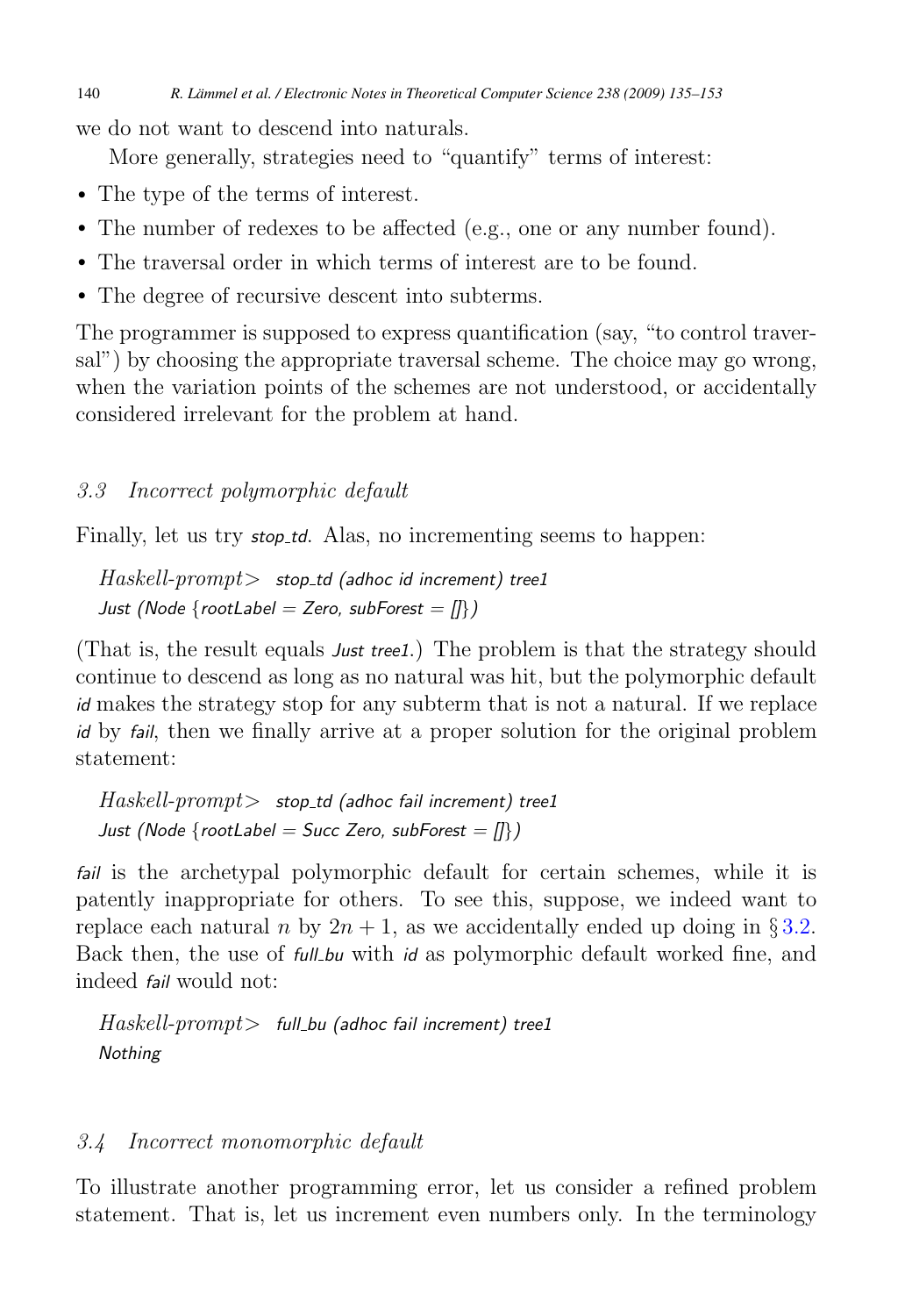of rewriting, this statement seems to call for a conditional rewrite rule:  $4$ 

−− Pseudo code for a conditional rewrite rule *increment even : n* −> *Succ(n)* where *even(n)*

In Haskell notation:

*increment even n =* do *guard (even n); increment n*

Other than that, we keep using the traversal scheme that we found earlier:

Haskell-prompt> *stop td (adhoc fail increment even) tree1 Just (Node* {*rootLabel = Succ Zero, subForest = []*}*)*

This particular test case looks fine, but *if we were testing* the same strategy with trees that contain odd naturals, then we would learn that the composed strategy in fact also increments those. The problem is that the failure of the precondition for *increment* propagates to the traversal scheme which takes failure to mean "continue descent". However, once we descend into odd naturals, we will hit an even sub-natural in the next step, which is hence incremented. So we need to make sure that recursion ceases for *all* naturals. Thus:

*increment even n* | *even n = Just (Succ n)* | otherwise *= Just n*

#### 3.5 Unreachable constituents

Consider the following patterns of strategy expressions:

- *adhoc* (*adhoc*  $g(s_1)$   $s_2$
- *choice*  $f_1$   $f_2$
- *sequ*  $f_1$   $f_2$

In the first pattern, if the constituents  $s_1$  and  $s_2$  are of the same type (or more generally, the type of  $s_2$  can be specialized to the type of  $s_1$ ), then  $s_1$  has no chance of being applied. Likewise, in the second pattern, if  $f_1$  never possibly fails, then  $f_2$  has no chance of being applied. Finally, in the third pattern, if  $f_1$ never possibly succeeds, which is likely to be the symptom of a programming error by itself, then, additionally,  $f_2$  has no chance of being applied.

Let us illustrate the first kind of programming error: multiple branches of the same type in a given adhoc-composed type case. Let us consider a refined

<sup>4</sup> Both the original *increment* function and the new "conditional" *increment even* function go arguably beyond the basic notion of a rewrite rule that requires a non-variable pattern on the left-hand side. We could easily recover classic style by using two rewrite rules — one for each form of a natural.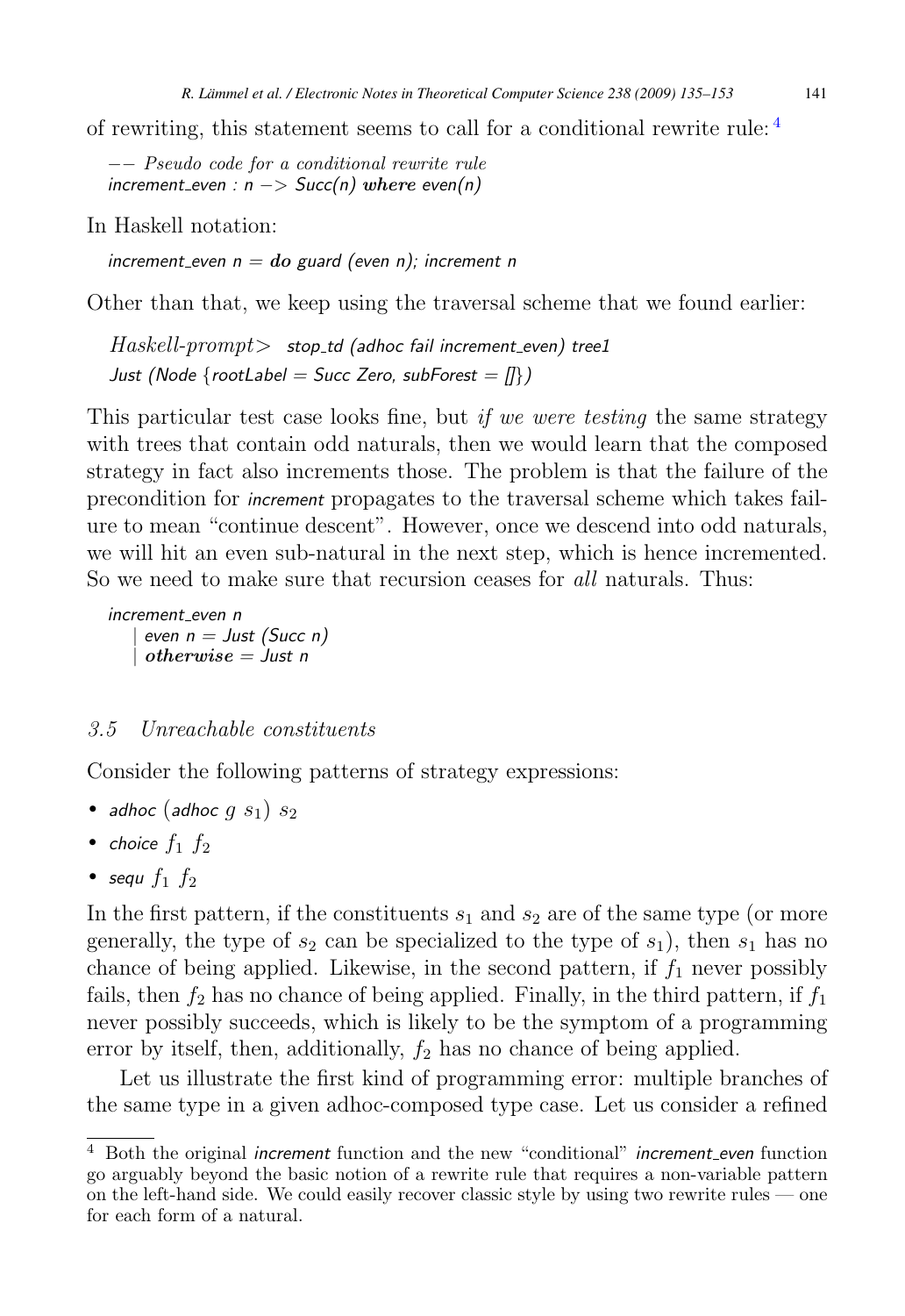<span id="page-9-0"></span>problem statement such that incrementing of naturals is to be replaced by (i) increment by one for all odd numbers, (ii) increment by two for all even numbers. Here are the constituents that we need:

```
increase odd n
    | odd n = Just (Succ n)
    | otherwise = Nothing
increase even n
   | even n = Just (Succ (Succ n))
   | otherwise = Nothing
```
(We leave it as an exercise to the reader to argue whether or not the monomorphic default *Nothing* is appropriate for the given problem; cf. § [3.4.](#page-5-0)) Intuitively, we wish to chain together these type-specific cases so that they both are tried. It is not uncommon that strategic programmers (say, in Strafunski) attempt a composition like the following; alas no incrementing seems to happen:

Haskell-prompt> *stop td (adhoc (adhoc fail increase even) increase odd) tree1 Just (Node* {*rootLabel = Zero, subForest = []*}*)*

In the sample tree, the natural number, *Zero*, is even but the dominating typespecific case applies to odd numbers; hence no incrementing happens. The two rewrite rules must be composed differently:

Haskell-prompt> *stop td (adhoc fail (mchoice increase even increase odd)) tree1 Just (Node* {*rootLabel = Succ (Succ Zero), subForest = []*}*)*

Here, we rely on a rank-1 choice combinator:  $5$ 

*mchoice :: MonadPlus m =*> *(x* −> *m x)* −> *(x* −> *m x)* −> *x* −> *m x mchoice f g x = mplus (f x) (g x)* 

#### 3.6 Unreachable types

We face a more conditional, more subtle form of an unreachable (monomorphic) constituent when the constituent's applicability depends on the fact whether its *type* can be encountered at all — along the execution of the encompassing traversal strategy. Consider the following strategy application that traverses the sample tree *tree2* — a tree labeled with Boolean literals (as opposed to naturals):

Haskell-prompt> *stop td (adhoc fail increment) tree2*

<sup>5</sup> *mplus* is addition on values of type *m x* for any *MonadPlus m*. In the case of the *Maybe* monad, *mplus* is the operation that returns its left operands, if it is not *Nothing*, and it returns its right operand, otherwise.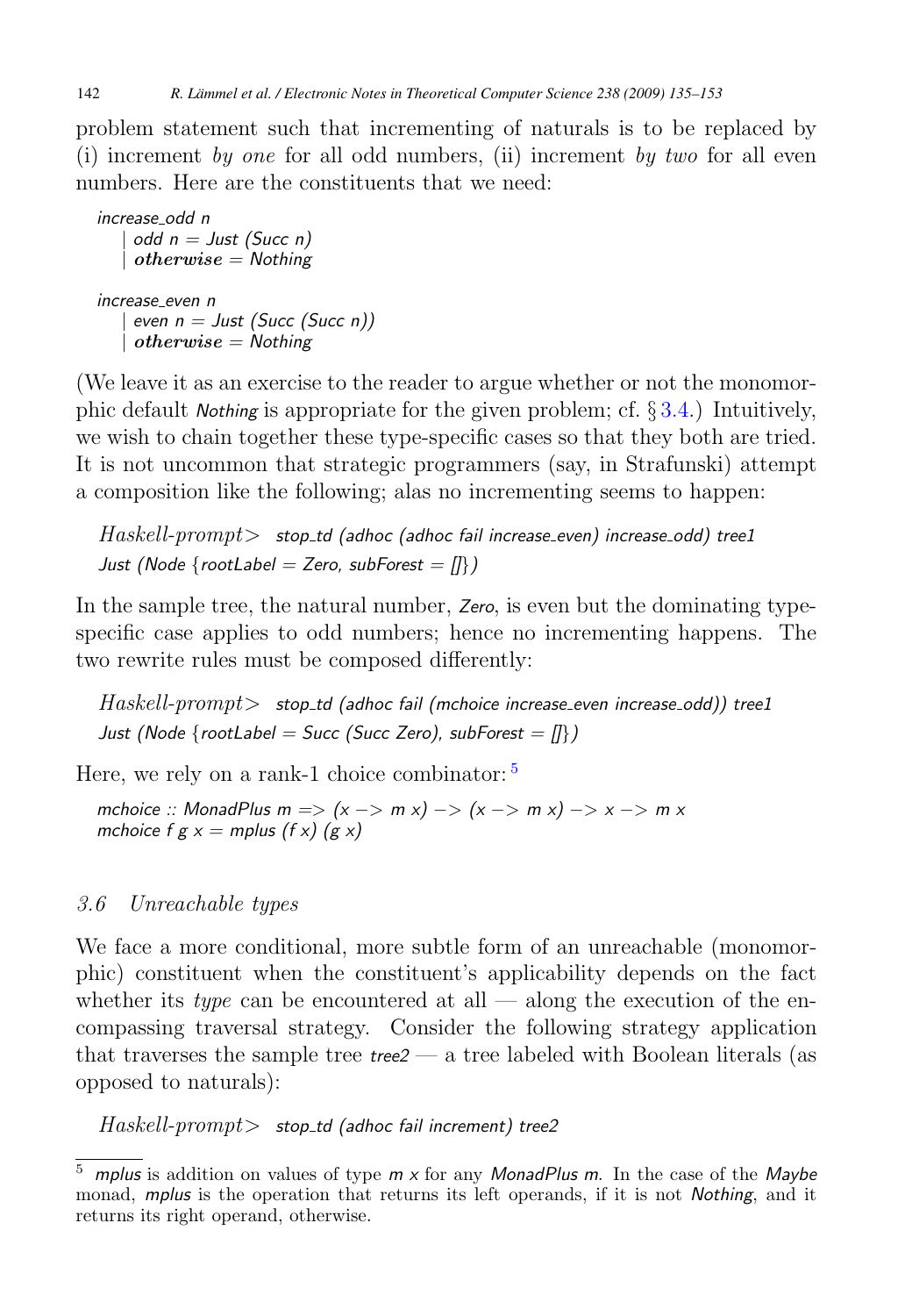<span id="page-10-0"></span>*Just (Node* {*rootLabel = True, subForest = []*}*)*

(That is, the result equals *Just tree2*.) In fact, one can see that the strategy will preserve any term of type *Tree Boolean*. Terms of interest, i.e., naturals, cannot possibly be found below any root of type *Tree Boolean*. It seems plausible that the function shown manifests a programming error: we either meant to traverse a different term (i.e., one that contains naturals), or we meant to invoke a different strategy (i.e., one that affects Boolean literals or polymorphic trees).

#### 3.7 Incorrect success/failure handling

The earlier problems with (polymorphic and monomorphic) defaults feed into a more general kind of problem: misunderstood success/failure behavior of traversal schemes and their strategy parameters. (We should generally note that the various kinds of programming errors discussed are not fully orthogonal.) Here is a simple example of misunderstanding.

 $main = do$ *(tree::Tree Nat)* <− *readLn tree'* <− *stop td (adhoc fail increment) tree putStrLn* "1 or more naturals incremented successfully"

The program invokes a traversal strategy for incrementing naturals in a tree that is constructed from input. The output statement, which follows the traversal, documents the programmer's (incorrect) thinking that the successful completion of the *stop td* scheme implies at least one application of the argument strategy, and hence, *tree*  $\neq$  *tree'*.

In the above (contrived) example, misunderstood success/failure only leads to incorrect text output. In general, programmers may compose traversal programs in ways that their control pattern depends on assumptions as wrong as the one above. Even when misunderstood success/failure behavior does not affect correctness, it may instead lead to defensive and convoluted code. For instance, in the following strategy expression, the application of *try* (defined in § [2\)](#page-2-0) is superfluous because the traversal to which it is applied cannot possibly fail.

*try (full td (adhoc id increment))*

We should mention that part of the confusion regarding success/failure behavior stems from the overloaded interpretation of success/failure — to relate to either strategy control or pre-/post-condition checking. A new language design may favor to separate these aspects — possibly inspired by forms of exception handling known from the general programming field [\[20\]](#page-18-0).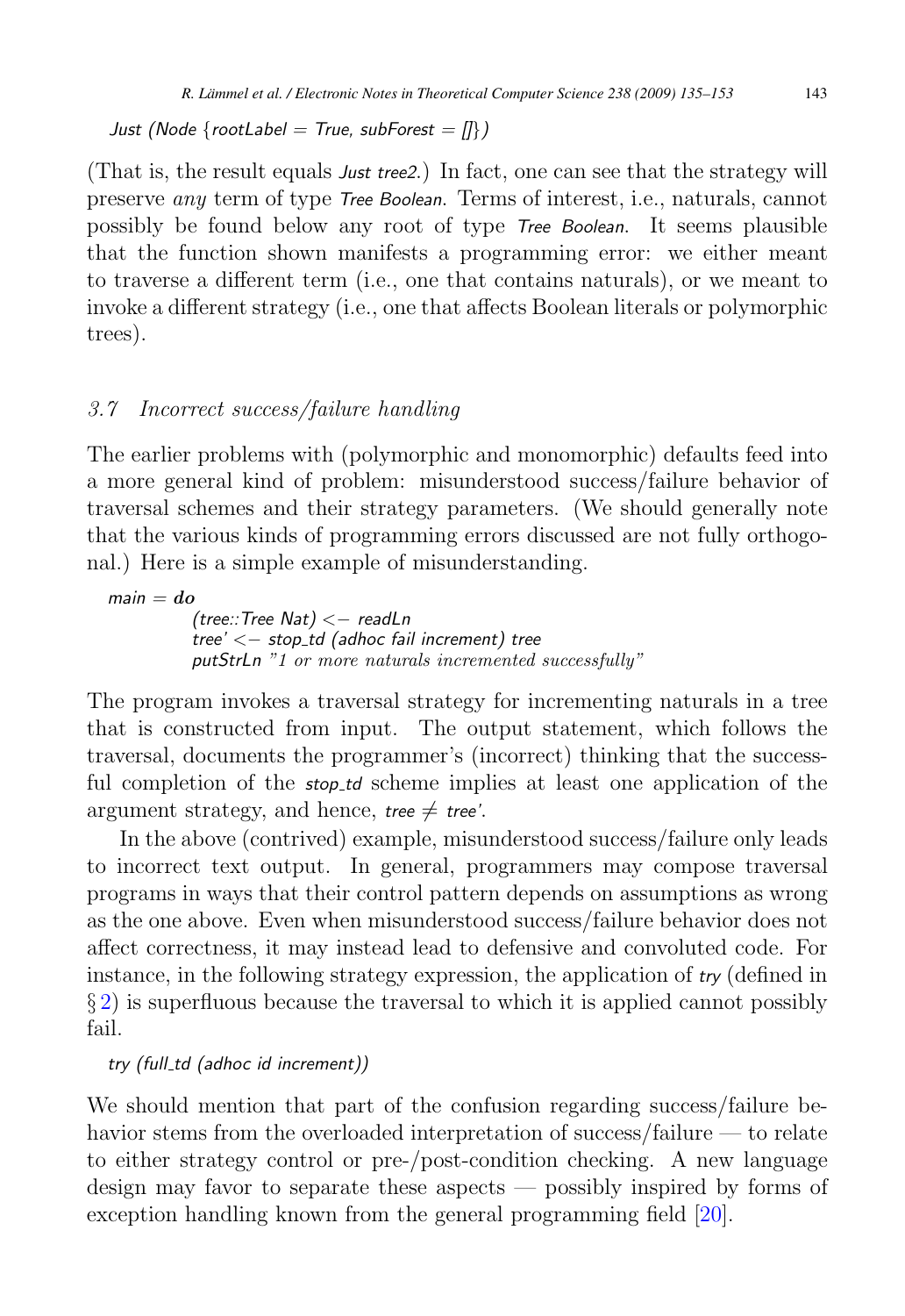<span id="page-11-0"></span>144 *R. Lämmel et al. / Electronic Notes in Theoretical Computer Science 238 (2009) 135–153*

3.8 Incorrect plan

A strategic programming (sub-) problem is normally centered around some problem-specific constituents ("rewrite rules") that have to be organized in a more or less complex strategy. Organizing this strategy involves the following decisions:

- (i) Which traversal scheme is to be used?
- (ii) What polymorphic and monomorphic defaults are to be used?

(iii) What is the level of composition?

- The polymorphic level of strategy arguments.
- The top-level at which possibly multiple traversals can be combined.
- The monomorphic level, i.e., before becoming polymorphic by means of *adhoc*.

(iv) What is the composition operator? Is it *adhoc*, *choice*, or *sequ*?

We return to the example from  $\S 3.5$ , which incremented odd and even numbers differently. Let us assume that we have resolved decisions (i) and (ii) by choosing the scheme *stop td* and the default *fail*; we still have to consider a number of options due to (iii) and (iv). The following list is not even complete because it omits order variations for composition operators.

Note: *mchoice* and *msequ* are rank-1 variations on *choice* and *sequ*. [6](#page-9-0)

- 1. *stop td (adhoc (adhoc fail increase even) increase odd)*
- 2. *stop td (adhoc fail (mchoice increase even increase odd))*
- 3. *stop td (adhoc fail (msequ increase even increase odd))*
- 4. *stop td (choice (adhoc fail increase even) (adhoc fail increase odd))*
- 5. *stop td (sequ (adhoc fail increase even) (adhoc fail increase odd))*
- 6. *choice (stop td (adhoc fail increase even)) (stop td (adhoc fail increase odd))*
- 7. *sequ (stop td (adhoc fail increase even)) (stop td (adhoc fail increase odd))*

Option (1.) had been dismissed already because the two branches involved are of the same type. Option (2.) had been approved as a correct solution. Option (4.) turns out to be equivalent to option (2.). (This equivalence is implied by basic properties of defaults and composition operators.) The strategies of the other options do not implement the intended operation, even though it may be difficult to understand exactly how they differ.

<sup>6</sup> We had defined *mchoice* earlier; *msequ* is function composition lifted to *Maybe* values.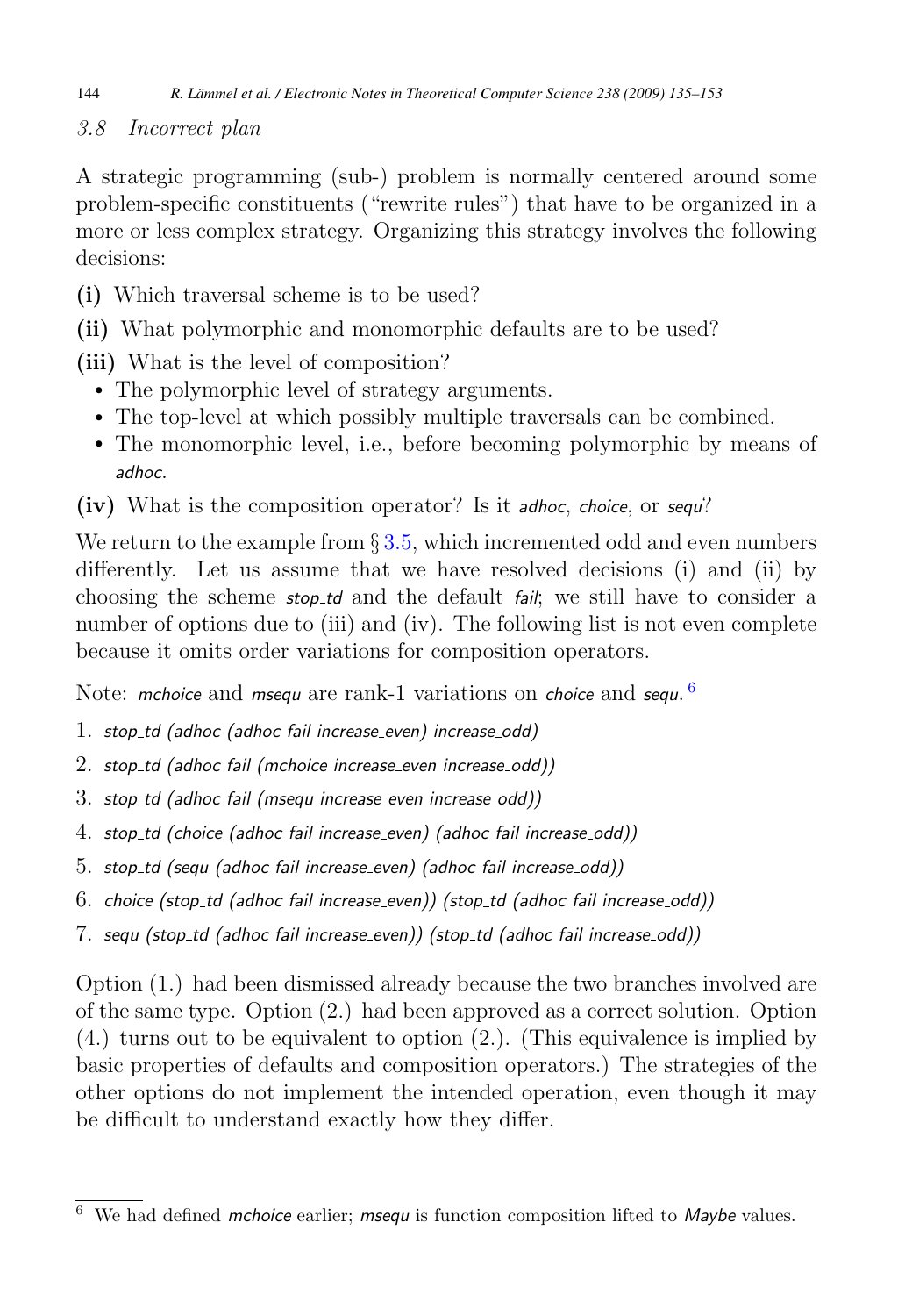#### <span id="page-12-0"></span>4 Refinements of traversal programming

It seems plausible to ask whether we can attack some or all of the identified kinds of programming errors by devising refinements of traversal programming. For brevity, we do not discuss some of the more pragmatic approaches such as debugging. Instead we want to focus on techniques that give (more) "correctness by design or by static checks". The following discussion comes without any claim of completeness. Also, the reported experiments are rendered (mostly) in a Haskell-biased manner. However, we do tend to summarize each experiment by clarifying the language-independent refinement idea behind the experiment.

#### 4.1 Less generic strategies

The prevention of some of the aforementioned programming errors may benefit from variations on the strategy library that are "less problematic". One method is to reduce the genericity of the traversal schemes to rank 1, i.e., the problem-specific arguments become monomorphic. The following definitions take a monomorphic argument *s*, which is then generalized within the scheme by means of the appropriate polymorphic default, *id* or *fail*:

 $full\_td s = sequ$  (adhoc id s) (all (full\_td s))  $full_bu$  s = sequ (all (full  $b\overline{u}$  s)) (adhoc id s)  $stop\_td s = choice (adhoc fail s) (all (stop\_td s))$ *once bu s = choice (one (once bu s)) (adhoc fail s) innermost s = repeat (once bu s)*

The rank-1 schemes reduce programming errors as follows. Most obviously, polymorphic defaults are correct by design because they are hard-wired into the schemes. Also, the *adhoc* idiom has no purpose anymore, and hence, no problem with overlapping type-specific cases occurs. No other programming errors are directly addressed, but one can say that "incorrect plans" are less likely simply because there are fewer feasible options for plans.

However, there are scenarios that call for polymorphic, problem-specific constituents of traversals; cf. [\[22,13,14\]](#page-18-0) for some concrete samples. Hence, the original (generic) schemes must be retained. Some cases of strategies with multiple type cases can be decomposed into multiple traversals, but even when it is possible, it may still be burdensome and negatively affect performance.

An improved, strategic programming language could assume an implicit coercion scheme such that the appropriate polymorphic default is applied whenever a single monomorphic case is passed to the scheme. In this manner, the API surface is not increased, and the omission of (potentially ill-specified) polymorphic defaults is encouraged.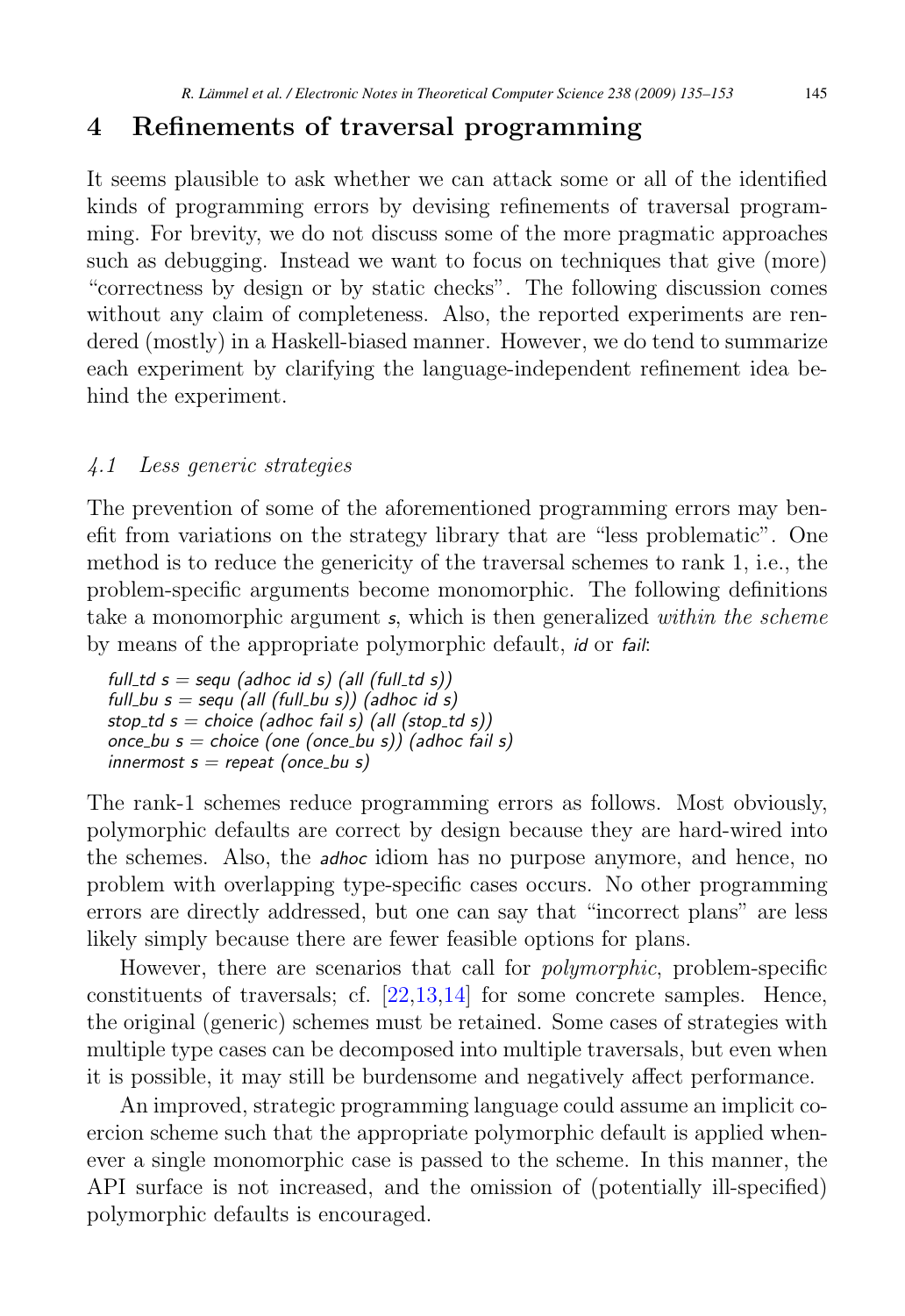#### <span id="page-13-0"></span>4.2 Fallible and infallible strategies

Let us investigate another variation on (part of) the strategy library that is "less problematic". The proposed method is to provide more guidance regarding the success/failure behavior of traversal schemes and their arguments. Let us recall the types of the sample schemes:

```
full td, ..., innermost :: Strategy −> Strategy
    where type Strategy = forall x. Data x => x -> Maybe x
```
In fact, this is a specialized type that we had chosen for simplicity of the initial presentation. In general, the type is parametrized by a monad:

```
full td, ..., innermost :: GenericM m −> GenericM
    where type GenericM = forall x. Data x \Rightarrow x \Rightarrow m x, and m is a monad.
```
The monad parameter may be used for different purposes, in particular for modeling success and failure based on the *Maybe* monad or any other monad with a "zero" (i.e., failure). The general types of the schemes hide some intentions regarding the common success/failure behavior of arguments and composed strategies. In particular, it would be valuable for the programmer to know when success is guaranteed.

We say that a strategy is *infallible* if it does not possibly fail, i.e., if it will succeed (or diverge). It is relatively easy to confirm the following claims about infallibility. Given is a strategy s. If s is infallible, then  $f(x) = f(x) - g(x)$  in  $f(x) = f(x) - g(x)$ are infallible. No matter the argument s, the strategies *stop td* s and *innermost* s are infallible. No infallibility claim about *once bu* can be stated; this scheme is intrinsically fallible.

We can easily provide a (non-classic) proof of the above claims, where we use these claims as new types of the traversal schemes. That is, a type is made infallible by stripping off the monad wrapper from the type. The definitions of the infallible schemes remain unchanged, except that some of the basic strategy combinators also need to be trivially complemented by variations with infallible types.

```
−− Generic transformations
type GenericT = forall a . Data a => a −> a
−− Generic monadic transformations
type GenericM m = forall a . Data a => a −> m a
```
*full td :: GenericT* −> *GenericT full bu :: GenericT* −> *GenericT stop td :: GenericM Maybe* −> *GenericT innermost :: GenericM Maybe* −> *GenericT*

The idea is now that a programmer favors the infallible schemes, whenever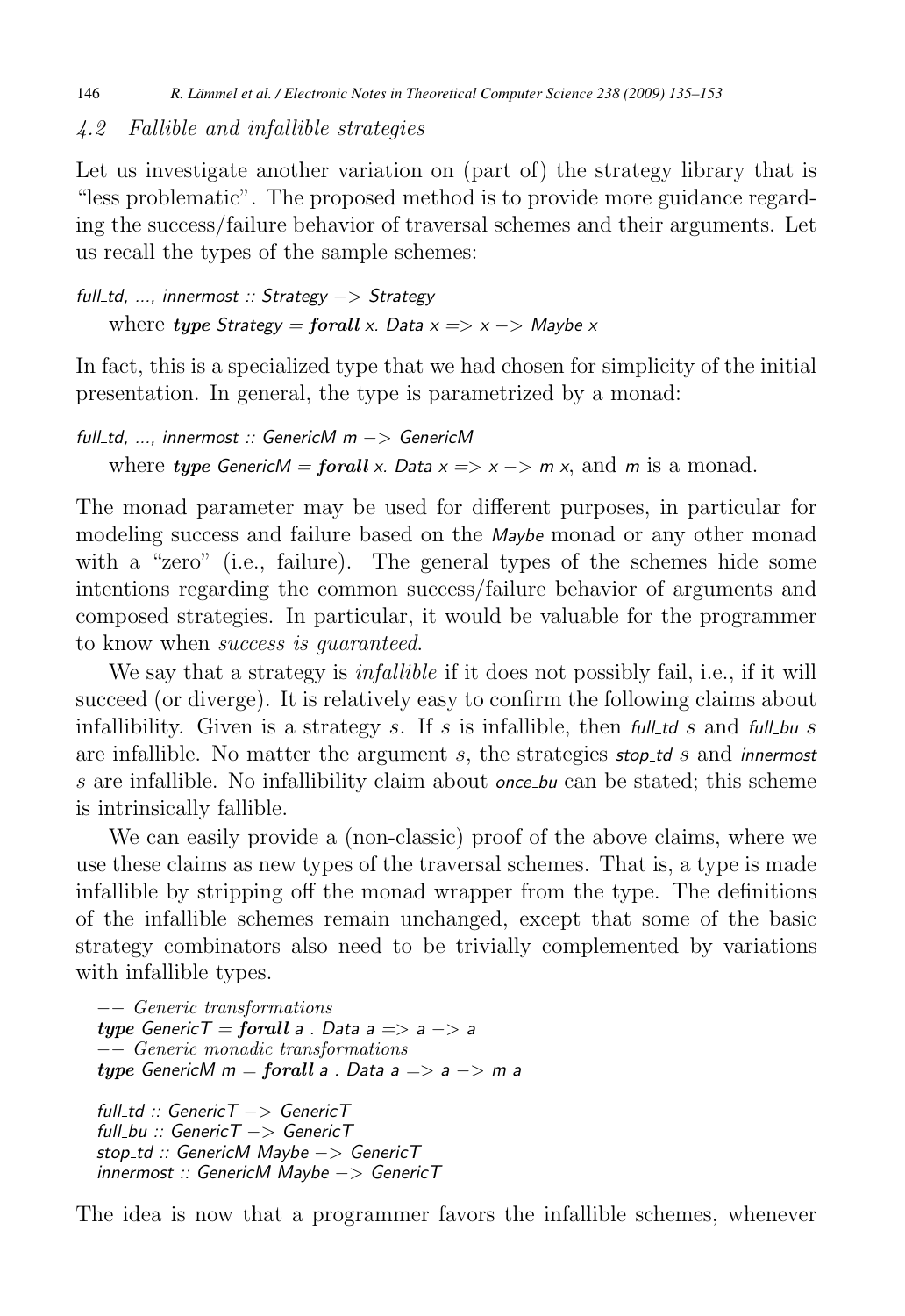<span id="page-14-0"></span>possible, and falls back to the original (fallible) ones, whenever necessary. Also, if the type of an infallible strategy combinator points out a potentially failing argument, then this status signals to the programmer that failure of the argument strategy is indeed usefully anticipated by the combinator.

An improved, strategic programming language may leverage (in)fallibility rules systematically: (i) it may infer precise types for strategies (as far as (in)fallibility is concerned); (ii) it may allow for programmer annotations that capture expectations with regard to (in)fallibility and verify those; (iii) it may emit warnings when supposedly fallible arguments are infallible.

#### 4.3 Checked adhoc chains

The problem of unreachable cases in an adhoc chain can be avoided by a type check that specifically establishes that all cases are distinct in terms of the covered types. In addition, such a regime allows us to factor out the polymorphic default to reside in the traversal scheme, thereby eliminating another source of error.

In the following, we use an advanced Haskell library, HList [\[7\]](#page-17-0), to describe the constituents of a traversal scheme as a family of monomorphic cases, in fact, as an appropriately constrained heterogeneous list of functions. Consider the pattern that we used so far: **adhoc** (**adhoc** g  $s_1$ )  $s_2$ . Two type-specific cases,  $s_1$  and  $s_2$ , are involved, which are used to point-wisely override the generic default g. The type-specific cases can be represented as the heterogeneous list *HCons*  $s_1$  (*HCons*  $s_2$  *HNil*).<sup>[7](#page-12-0)</sup> Such a list may be converted to a plain adhoc chain by a function, *familyM*, which takes a polymorphic default as an additional argument. This function also checks that type-specific cases do not overlap. Here are the schemes that are parametrized in families of cases; the new schemes leverage the original schemes.<sup>[8](#page-12-0)</sup>

```
full td s = StrategyLib.Schemes.full td (familyM id s)
full bu s = StrategyLib.Schemes.full bu (familyM id s)
stop td s = StrategyLib.Schemes.stop td (familyM fail s)
once bu s = StrategyLib.Schemes.once bu (familyM fail s)
innermost s = StrategyLib.Schemes.innermost (familyM fail s)
```
The function  $f_{amily}$  is defined by induction on the heterogeneous list structure:

class *(Monad m, HTypeIndexed f) =*> *FamilyM f m* where *familyM :: GenericM m* −> *f* −> *GenericM m*

<sup>7</sup> The empty heterogeneous list is represented as *HNil*, whereas the non-empty heterogeneous list with head h and tail t is represented as *HCons* h t.

<sup>8</sup> We refer to the original schemes of § [2](#page-2-0) by using the prefix *StrategyLib.Schemes....*.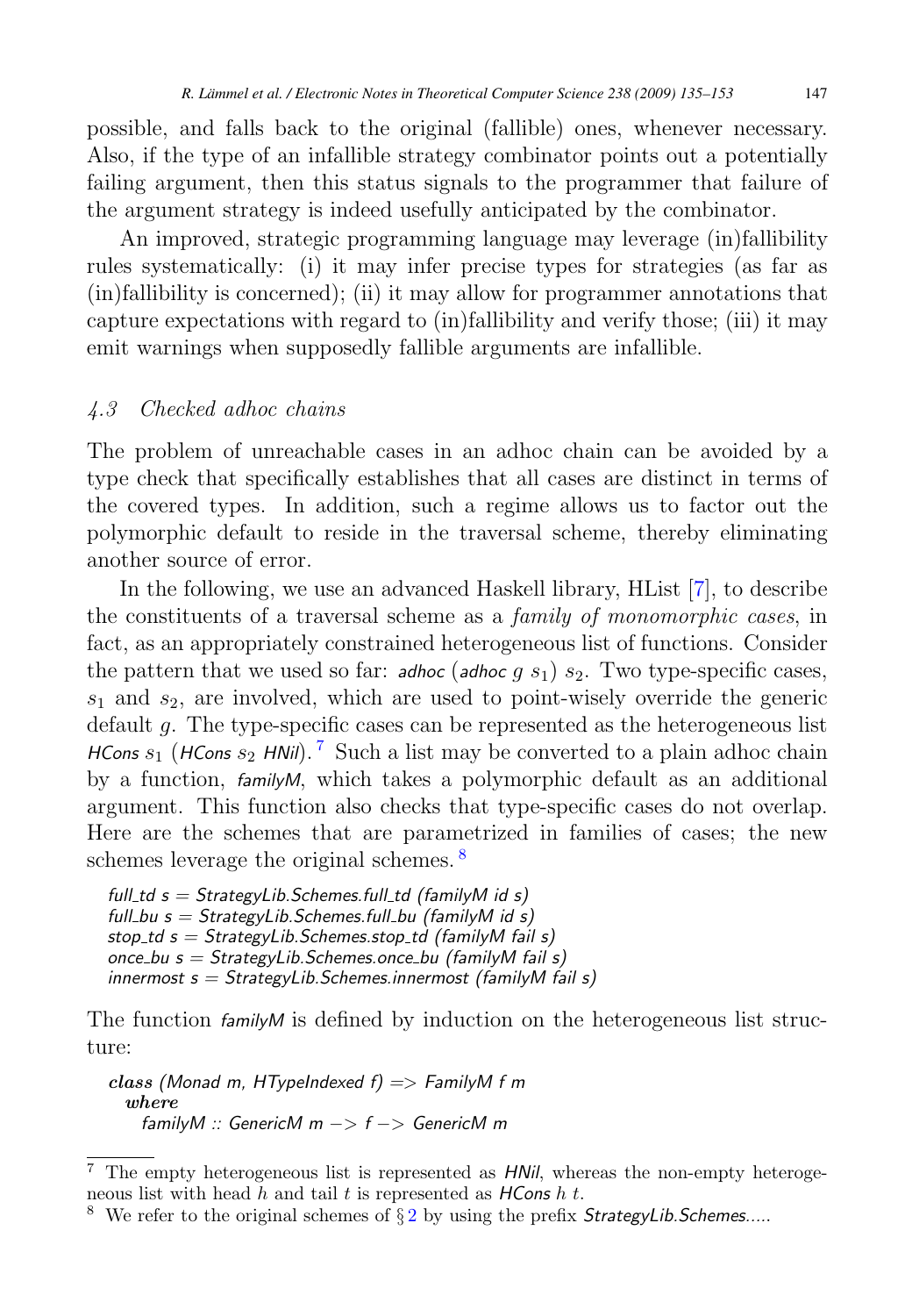```
instance Monad m => FamilyM HNil m
 where
   familyM g = ginstance (Monad m, FamilyM t m, Typeable x, HOccursNot (x −> m x) t)
     => FamilyM (HCons (x −> m x) t) m
 where
   familyM g (HCons h t) = adhoc (familyM g t) h
```
Most notably, the constraint *HTypeIndexed* (provided by the HList library) establishes that the cases are distinct in terms of the covered type. As a proof obligation, the instance for non-empty lists (cf. *HCons* ...) must establish that the head's type does not occur again in the tail of the family; cf. the constraint *HOccursNot* ... (provided by the HList library).

An improved, strategic programming language may indeed assume a suitable notion of "type case", subject to the kind of checking and mapping to regular strategies, as described above. Essentially, the presented idea generalizes the simple idea of rank-1 schemes; cf. § [4.1.](#page-10-0)

#### 4.4 Reachable type constraints

Let us consider again the particularly subtle form of unreachable (monomorphic) cases, where they turn out to be unreachable just because their types cannot be expected "below" the possible root types. A basic remedy is to constrain (at a type level) the applicability of a given traversal strategy such that the type of the argument cases must be in a "reachability" relationship with the type of the root. Inspired by [\[10\]](#page-17-0), we can illustrate this idea (without loss of generality) for rank-1 schemes. Consider the following constrained variation on the *full-td* scheme:

```
full td :: (Monad m, Typeable x, Data y, HBelowEq y x) => (x −> m x) −> y −> m y
full td s = StrategyLib.Schemes.full td (adhoc id s)
```
All the constraints in the type are readily implied by the original version (modulo skolemization and simplification), except *HBelowEq*, which models the relationship between types such that  $HBelowEq \times \gamma$  holds whenever  $\chi$  is the type *y*, or the type of an immediate or non-immediate subterm.

class *HBelowEq x y* instance *HBelowEq x x* −− reflexivity −− Other instances are derived from data types of interest.

For instance, the data type for polymorphic trees and the leveraged data type for polymorphic lists imply the following contributions to the relation *HBelowEq*: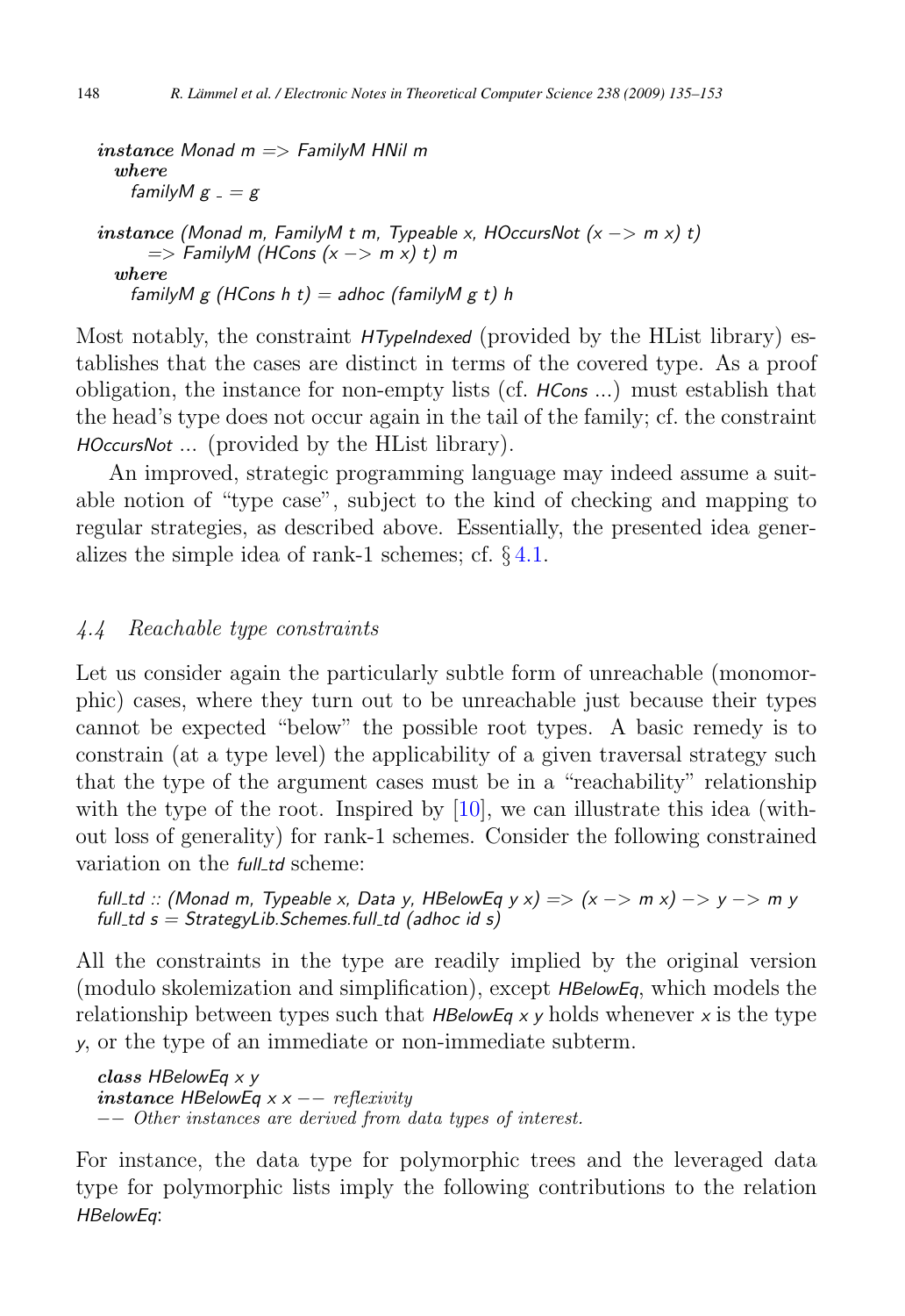```
instance HBelowEq a [a]
instance HBelowEq a (Tree a)
instance HBelowEq [Tree a] (Tree a)
```
Again, the Haskell experiment shown merely serves for illustration. In an improved, strategic programming language, all traversal schemes may be annotated by constraints for reachability, or these constraints may even be inferred automatically. All reachability constraints would be statically checked.

#### 5 Static strategy analysis

All refinements of the previous section required variations of familiar strategy combinators and traversal schemes. In particular, we used less parametric and more type-constrained variations. In contrast, we will now demonstrate the potential utility of strategy analysis in performing static checks on otherwise classic traversal programs. (There could be additional programmer annotations, say "contracts", to be observed by a static analysis. We do not further discuss this elaboration here.)

It should be clear that an analysis is likely to be useful in determining the status of a strategy (i) to involve constituents that have no chance of being applied; (ii) to always fail (or diverge); (iii) to always succeed without any rewriting done (or diverge); (iv) to definitely terminate.

In the following, we develop a simple analysis for the basic property of an infallible strategy. We denote this analysis as " $cf$  — can fail". We model the analysis in Haskell. The following data type models strategy expressions for transformations, i.e., type-preserving strategies; cf. "TP":

$$
data TP x = Id | Fall | Seq (TP x) (TP x) | Choice (TP x) (TP x) | All (TP x) | One (TP x) | Rec (x -> TP x) | Const x
$$

Clearly, the data type covers the known strategy combinators; cf. *Id*, *Fail*, etc. The type parameter of the data type caters for analysis defined by fixpoint computation. The constructors *Rec* and *Const* model fixpoint combinator and recursive reference, respectively. We can model familiar traversal schemes as "TP" terms:

```
full_td s = Rec (\sqrt{x} -> Seq s (All (Const x)))once_bu s = Rec (\lambda x \rightarrow Choice (One (Const x)) s)
stop_td s = Rec (\lambda x \rightarrow Choice s (All (Const x))
```
The analysis "can fail" is described as follows: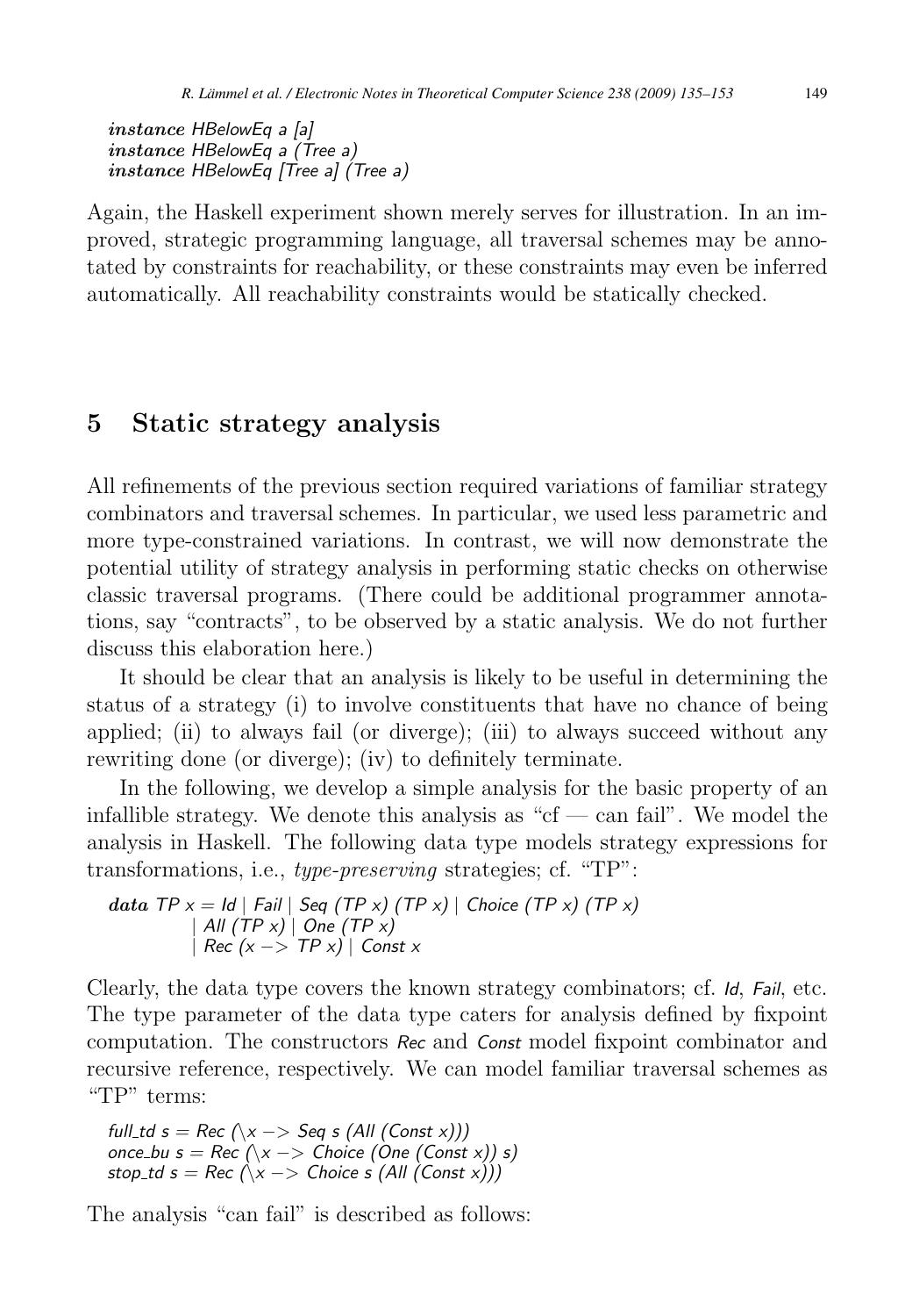<span id="page-17-0"></span>

| $cf$ $Id = False$                | $cf$ (All $s$ ) = cf s      |
|----------------------------------|-----------------------------|
| $cf$ Fail $=$ True               | $cf$ (One s) = True         |
| $cf$ (Seq s s') = cf s    cf s'  | $cf$ (Const $x$ ) = x       |
| cf (Choice s s') = cf s && cf s' | $cf (Rec f) = cf (f False)$ |

The equation for *Rec* models a degenerated fixpoint calculation. That is, calculation starts from *False* (denoting "will succeed or diverge"), and just one iteration suffices because the complete partial order only contains two elements.

The following table presents some analysis results such that the "can fail" property of the traversal scheme is computed from the "can fail" property of the argument strategy. (We reconfirm the infallibility claims from  $\S 4.2$ .) For instance, consider the last row of the table: no matter whether the argument of *stop td* can fail or not, the traversal will succeed (or diverge).

| Scheme s | $cf(s$ (Const False)) | $cf(s$ (Const True)) |
|----------|-----------------------|----------------------|
| full td  | False                 | True                 |
| once_bu  | False                 | True                 |
| stop_td  | False                 | False                |

Clearly, more advanced analyses (such as a termination analysis) require more interesting abstract domains than *Bool*. Also, some analyses (such as a reachability analysis) need to relate to meta-data (signatures) of the traversed data.

#### 6 Related work

Mentions of simple "laws" for strategies as well as strategy properties can be found scattered over the strategic programming literature [\[22,](#page-18-0)6[,24,21,](#page-18-0)9,3]. The present paper provides the first substantial attempt of a systematic discussion of programming errors and their relationship to strategy properties.

The technique of  $\S 4.1$  $\S 4.1$  to use less generic traversal schemes has also been explored in [\[16\]](#page-18-0) in the context of devising simpler types for traversal programs and more efficient implementations. The technique of § [4.4](#page-13-0) to statically check for reachable types is inspired by adaptive programming [\[18,15,12\]](#page-18-0) that subjects its traversal specifications to a similar check.

Constrained forms of traversal programming may be less prone to the errors that we discussed. For instance, one can limit the programmability of traversal (e.g., in ASF+SDF with traversal functions [\[21\]](#page-18-0)), or impose more structure on traversal programs (e.g., in adaptive programming, where traversal specifications and computations or actions are separated). It is our goal to admit full programmability, but ban programming errors by static analysis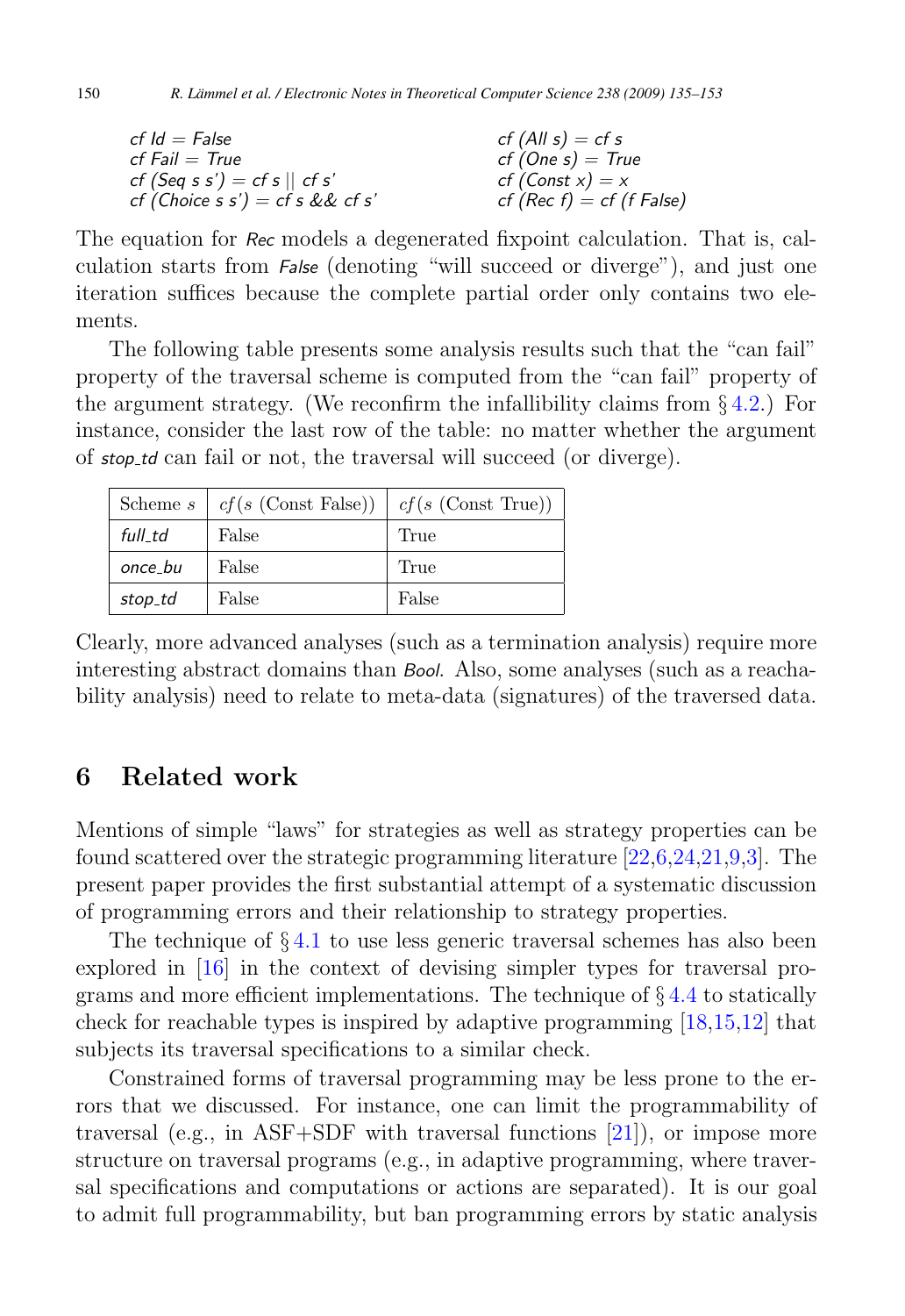<span id="page-18-0"></span>or type checking.

Automated program calculations based on algebraic laws were devised for specializing (optimizing) strategic programs [\[3\]](#page-17-0). For instance, there are laws whose systematic application reveals the "uselessness" of certain subterm traversals in a complete traversal. (Here, it is assumed that the types of type-specific cases are known as well as meta-data (data-type declarations) for the traversed data.) It should be possible to use similar calculations to set up strategy analyses.

Some of the discussed strategy properties and the corresponding analyses naturally call for a more general treatment. For instance, dead-code elimination, strictness analysis [17] or termination checking [\[1,2\]](#page-17-0) are known procedures for functional programs, perhaps even generic functional programs. We hope to exploit this body of knowledge in the future. We assume that there is enduring value in studying properties right at the level of strategies because domainspecific languages are generally meant to provide domain-specific checks and optimizations, while feedback should relate to domain concepts, too.

#### 7 Concluding remarks

The ultimate motivation for the presented work is to provide input for the next generation of strategic programming. Here we assume that domain-specific support (as in the case of ASF+SDF and Stratego) is mandatory. However, we also feel constrained by the relatively small market for strategic programming languages. Hence, we hope to operate on the grounds of a general purpose programming-language framework — one that must be sufficiently extensible to provide designated support for the traversal domain.

We seek a form of traversal programming such that programs are subject to well-defined properties that support a discipline of traversal programming. Some properties may be implicitly assumed (e.g., termination); others may need to be explicitly stated by the programmer (e.g., expectations regarding the success/failure behavior). The validity of desirable properties and the absence of undesirable properties have to be checked statically. A facility for explicitly stating properties may be viewed as a means to adopt "design by contract" to traversal programming. Here, we are inspired, for example, by functional programming contracts [\[4,5\]](#page-17-0). The provision of strategy-biased and statically checked contracts would require a form of dependent types, an extensible type system, or, in fact, an extensible language framework that admits pluggable static analysis.

A related challenge for the next generation of strategic programming is performance. (In fact, disappointing performance may count as another kind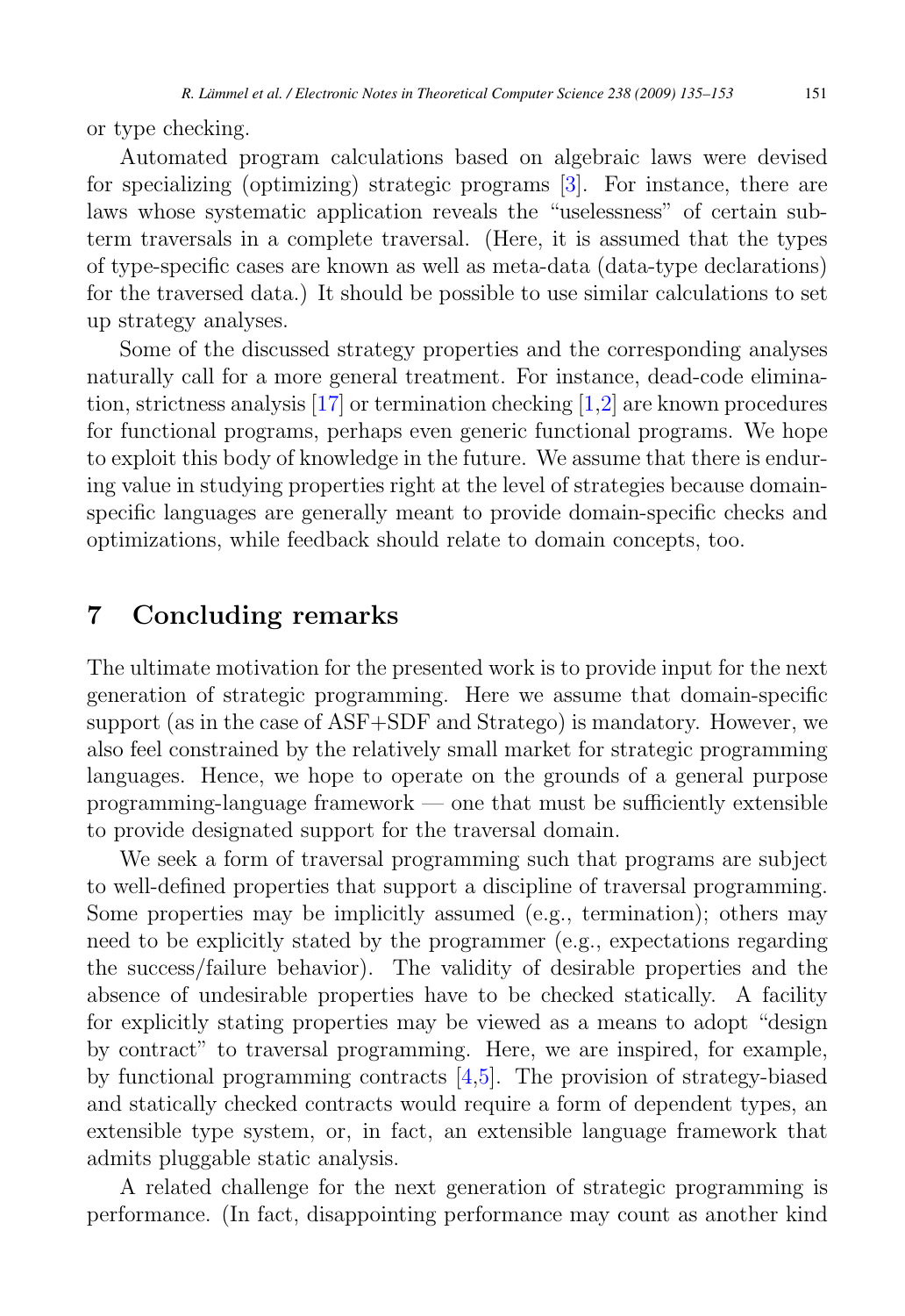of programming error.) We hope to eventually gather enough analytical power and strategy properties so that the declarative style of strategic programming can be mapped to highly optimized code. Here, we are inspired by previous work on fusion-like techniques for traversal strategies [\[6\]](#page-17-0), and calculational techniques for the transformation of traversal strategies [\[3\]](#page-17-0).

#### Acknowledgement

Simon Thompson has received support by the Vrije Universiteit, Amsterdam for a related research visit in 2004. The authors received helpful feedback from the LDTA reviewers.

#### References

- [1] Andreas Abel. Termination checking with types. RAIRO Theoretical Informatics and Applications, 38(4):277–319, 2004. Special Issue: Fixed Points in Computer Science (FICS'03).
- [2] Andreas Abel. Type-based termination of generic programs. Science of Computer Programming, 2007. MPC'06 special issue. Submitted.
- [3] Alcino Cunha and Joost Visser. Transformation of structure-shy programs: applied to XPath queries and strategic functions. In PEPM'07: Proceedings of the 2007  $\tilde{A}$ CM SIGPLAN Workshop on Partial Evaluation and Semantics-based Program Manipulation, pages 11–20. ACM Press, 2007.
- [4] Robert Bruce Findler and Matthias Felleisen. Contracts for higher-order functions. In ICFP'02: Proceedings of the 7th ACM SIGPLAN international conference on Functional programming, pages 48–59. ACM Press, 2002.
- [5] Ralf Hinze, Johan Jeuring, and Andres Löh. Typed Contracts for Functional Programming. In FLOPS'06: Functional and Logic Programming, 8th International Symposium, Proceedings, volume 3945 of LNCS, pages 208–225. Springer, 2006.
- [6] Patricia Johann and Eelco Visser. Strategies for Fusing Logic and Control via Local, Application-Specific Transformations. Technical Report UU-CS-2003-050, Department of Information and Computing Sciences, Utrecht University, 2003.
- [7] Oleg Kiselyov, Ralf Lämmel, and Keean Schupke. Strongly typed heterogeneous collections. In Haskell'04: Proceedings of the ACM SIGPLAN workshop on Haskell, pages 96–107. ACM Press, 2004.
- [8] Ralf Lämmel. The Sketch of a Polymorphic Symphony. In WRS'02: Proceedings of International Workshop on Reduction Strategies in Rewriting and Programming, volume 70 of ENTCS. Elsevier Science, 2002. 21 pages.
- [9] Ralf Lämmel. Typed generic traversal with term rewriting strategies. Journal Logic and Algebraic Programming, 54(1-2):1–64, 2003.
- [10] Ralf Lämmel. Scrap your boilerplate with XPath-like combinators. In POPL'07: Proceedings of the 34th annual  $\widehat{ACM}$  SIGPLAN-SIGACT symposium on Principles of programming languages, pages 137–142. ACM Press, 2007.
- [11] Ralf Lämmel and Simon L. Peyton Jones. Scrap your boilerplate: a practical design pattern for generic programming. In TLDI'03: Proceedings of the 2003 ACM SIGPLAN international workshop on Types in languages design and implementation, pages 26–37. ACM Press, 2003.